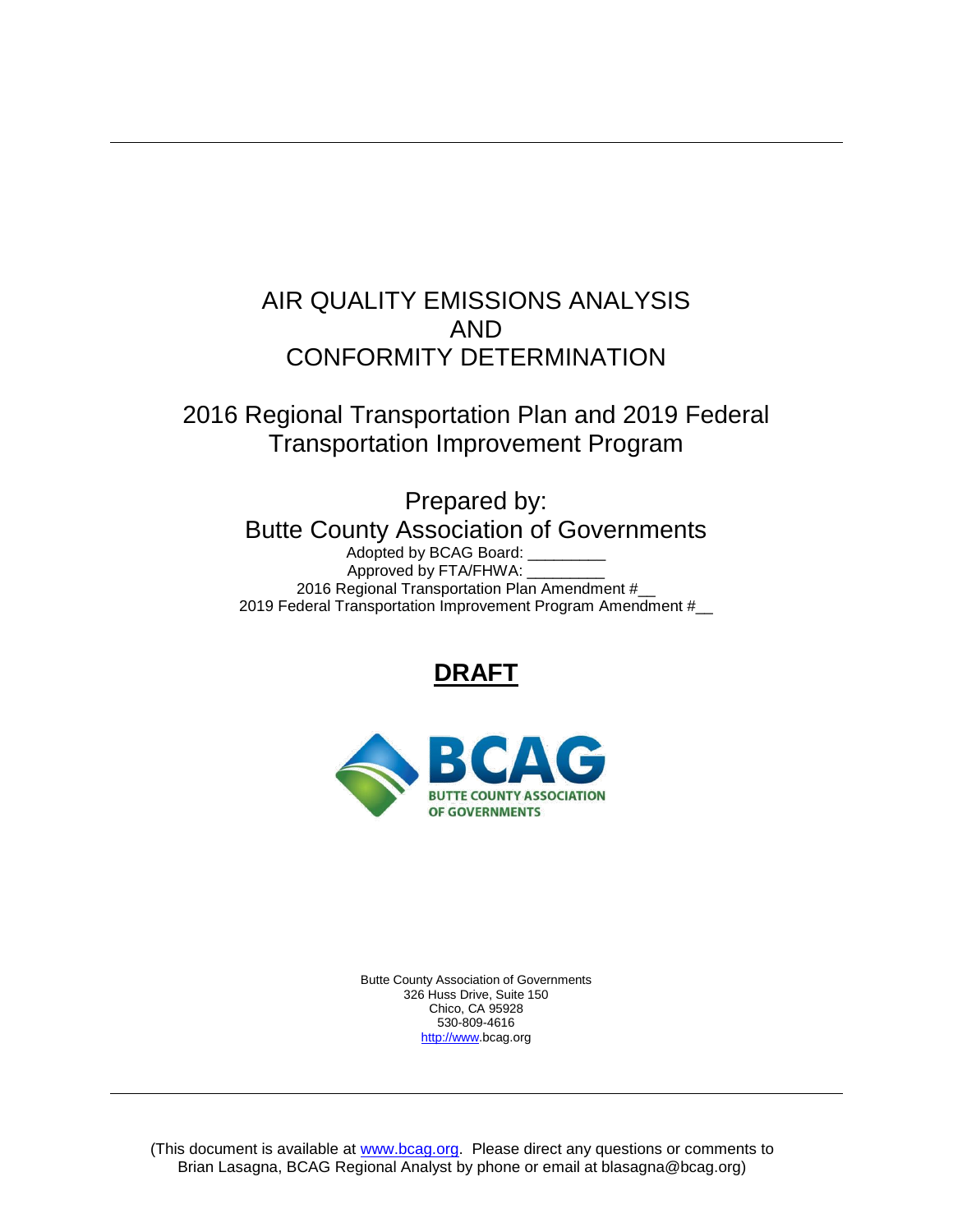# TABLE OF CONTENTS

| <b>SECTION</b>                               | <b>PAGE</b> |
|----------------------------------------------|-------------|
|                                              |             |
|                                              |             |
|                                              |             |
| REGIONAL EMISSIONS ANALYSIS AND FORECAST  13 |             |
| AIR QUALITY CONFORMITY DETERMINATION  14     |             |

# **APPENDICES**

<span id="page-1-0"></span>

| APPENDIX A - EXEMPT TRANSPORTATION PROJECT LIST  |
|--------------------------------------------------|
| APPENDIX B - REGIONALLY SIGNIFICANT PROJECT LIST |
| APPENDIX C - PUBLIC MEETING DOCUMENTATION        |
| APPENDIX D – RESPONSE TO PUBLIC COMMENTS         |
| APPENDIX E – CONFORMITY CHECKLIST                |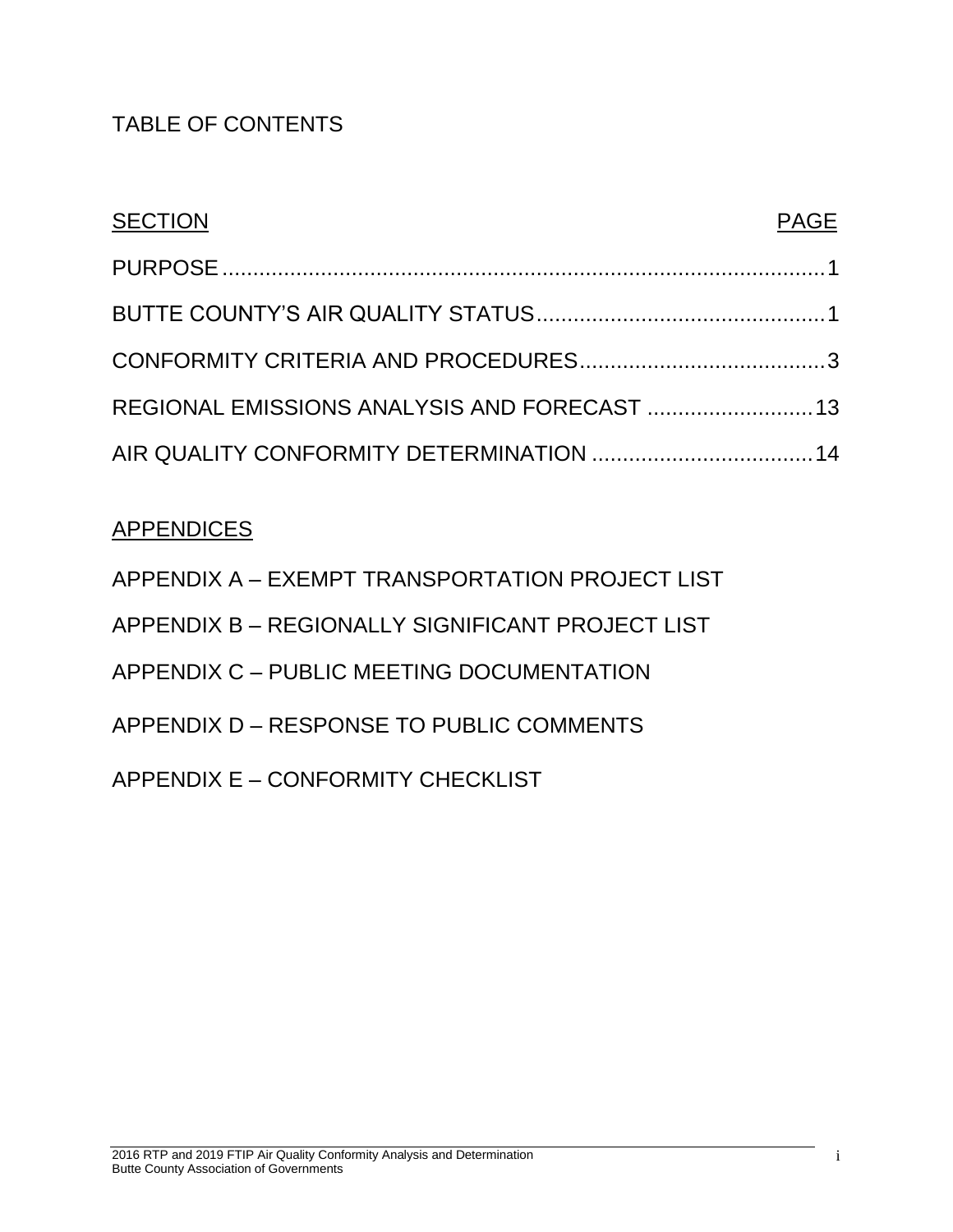# AIR QUALITY CONFORMITY ANALYSIS AND DETERMINATION

## **Purpose**

The Butte County Association of Governments (BCAG) is the designated Metropolitan Planning Organization (MPO) in Butte County, California, and is responsible for regional transportation planning. The purpose of this conformity determination is to ensure that BCAG's plans and programs "conform" to all applicable federal air quality requirements.

The Clean Air Act Section 176I (42 U.S.C. 7506 I) and EPA's transportation conformity regulations (40 CFR 93.104(b) and (c)) require that each new regional transportation plan (RTP) and transportation improvement plan (TIP) be demonstrated to conform to the State Implementation Plan (SIP) before the RTP and FTIP are approved by the MPO or accepted by the U.S. Department of Transportation (DOT). This ensures that federally supported highway and transit project activities will not cause new air quality violations, worsen existing violations, or delay timely attainment of the relevant national ambient air quality standards (NAAQS). Conformity currently applies under EPA's rules to areas that are designated non-attainment, and those re-designated to attainment after 1990 ("maintenance areas").

The region's last conformity determination and emissions analysis was adopted by the BCAG Board of Directors on December 8th, 2016 as part of the approval for the 2016 RTP. This action was then approved by the Federal Transit Authority (FTA) and Federal Highways Administration (FHWA) on March 21<sup>st</sup>, 2017.

This transportation air quality conformity determination and emissions analysis shows that transportation projects programmed in the 2016 Butte County Regional Transportation Plan (RTP) and 2019 Federal Transportation Improvement Program (FTIP) are consistent with the applicable SIP.

### <span id="page-2-0"></span>**Butte County's Air Quality Status**

#### **Ozone**

Effective July 20, 2012, Butte County was designated marginal nonattainment under EPA's federal 2008 8-hour ozone National Ambient Air Quality Standards (NAAQS).

Effective August 3, 2018, Butte County was designated marginal nonattainment under EPA's federal 2015 8-hour ozone NAAQS.

Because of these designations, transportation projects occurring within Butte County are subject to an air quality conformity determination for the ozone precursors Reactive Organic Gases (ROG) and Oxides of Nitrogen (NOx).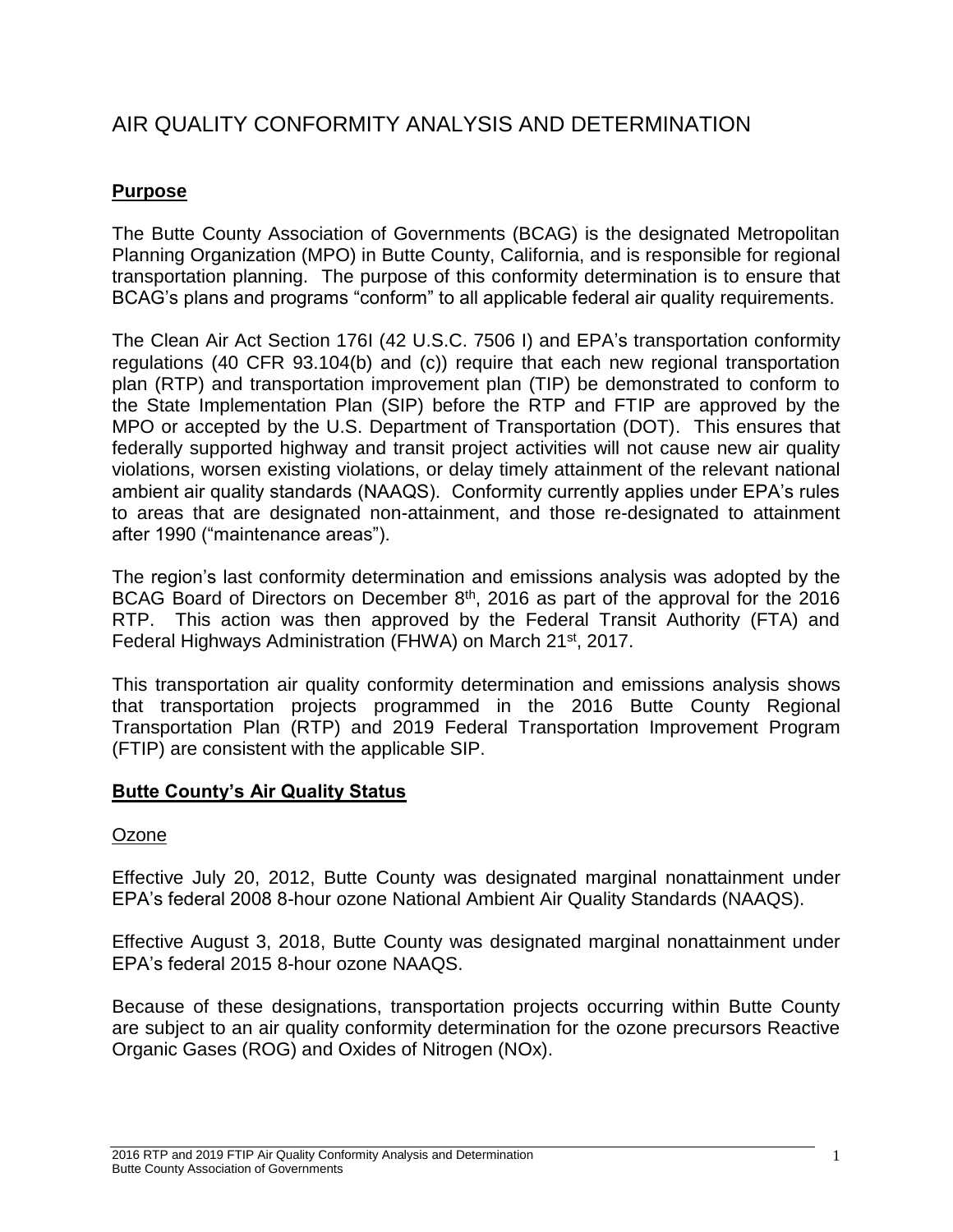Previously, under EPA's 1-hour ozone rule, Butte County was designated "nonattainment – transitional" (Section 185A) and was not required to develop an attainment SIP with an emissions budget.

Since no emissions budget exists from a prior SIP submittal that has been found adequate by EPA, or was part of an approved SIP, an interim conformity test applies. In order to make a conformity determination under the 2008 federal 8-hour standard, future emissions of ROG and NOx must be no greater than 2011 emissions levels, or the build/no-build test must be passed. Similarly, to make a conformity determination under the 2015 federal 8-hour standard, future emissions of ROG and NOx must be no greater than 2017 emissions levels, or the build/no-build test must be passed.

#### Carbon Monoxide

As a result of a 1998 SIP revision approved by EPA, Butte County (Chico Urbanized area) was re-designated from non-attainment to attainment with a Maintenance SIP for carbon monoxide (CO). In 2007, the 1998 Maintenance SIP was updated by ARB and approved by EPA for the second decade of the maintenance period. In the BCAG area, transportation conformity requirements for CO ended June 1, 2018.

#### Fine Particulate Matter (PM2.5)

As a result of a 2018 SIP revision approved by EPA, Butte County (Chico Urbanized area) was re-designated from non-attainment to attainment with a Maintenance SIP for fine particulate matter (PM2.5) under the EPA 2006 24-hour PM2.5 NAAQS.

<span id="page-3-0"></span>As part of EPA's final action, the determination was made that contributions from motor vehicle emissions in the non-attainment area are insignificant. As a result of this finding, BCAG is no longer required to perform regional emissions analyses for either directly emitted PM2.5 or nitrogen oxides as part of future PM2.5 conformity determinations for the 2006 24-hour PM2.5 NAAQS for the Chico area.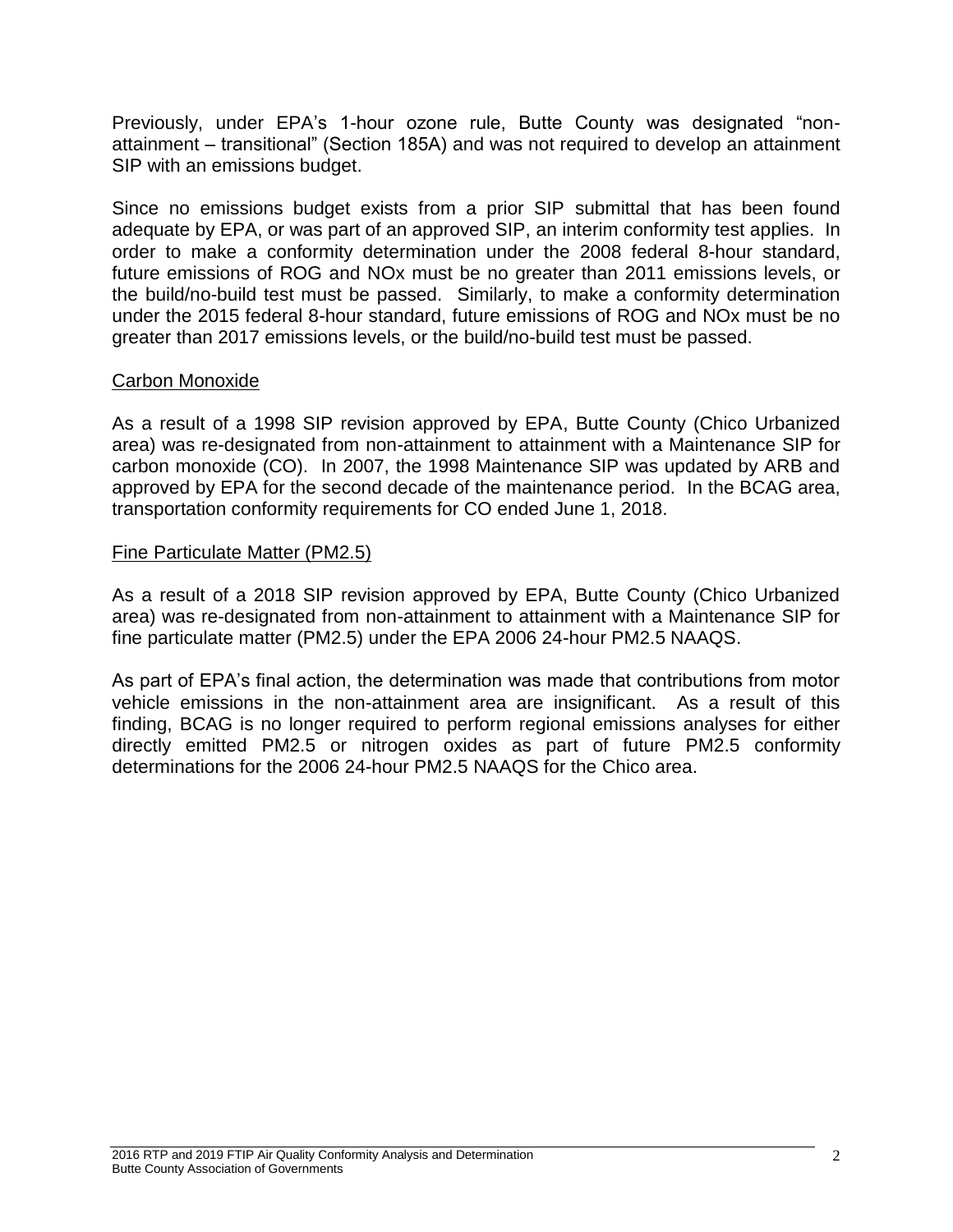### **Conformity Criteria and Procedures**

#### Planning Assumptions

The emissions estimates developed for this conformity determination were based on the latest planning assumptions available for Butte County in accordance with 40 CFR 93.110 of the Federal Conformity Rule. BCAG has the responsibility to develop estimates and forecasts of population, employment, travel, and congestion for the Regional Transportation Plan (RTP) and for preparation of the required air quality conformity emissions analysis and determination. Forecasts for population and employment are incorporated into the countywide transportation model database used by BCAG.

The initial modeling for the 2016 RTP conformity analysis began in July 2014. An update of the BCAG travel model was completed in April 2016 and the population, housing, and employment projections identified in BCAGs *[Butte County Long-Term](http://www.bcag.org/documents/demographics/pop_emp_projections/Growth_Forecasts_2014-2040_draft.pdf)  [Regional Growth Forecasts 2014-2040](http://www.bcag.org/documents/demographics/pop_emp_projections/Growth_Forecasts_2014-2040_draft.pdf)* are the same as those used in the updated model. The model was validated in 2015 for the 2014 base year, and utilizes TransCAD modeling software. The latest planning assumptions used in the transportation model validation and conformity analysis is summarized in Table 1.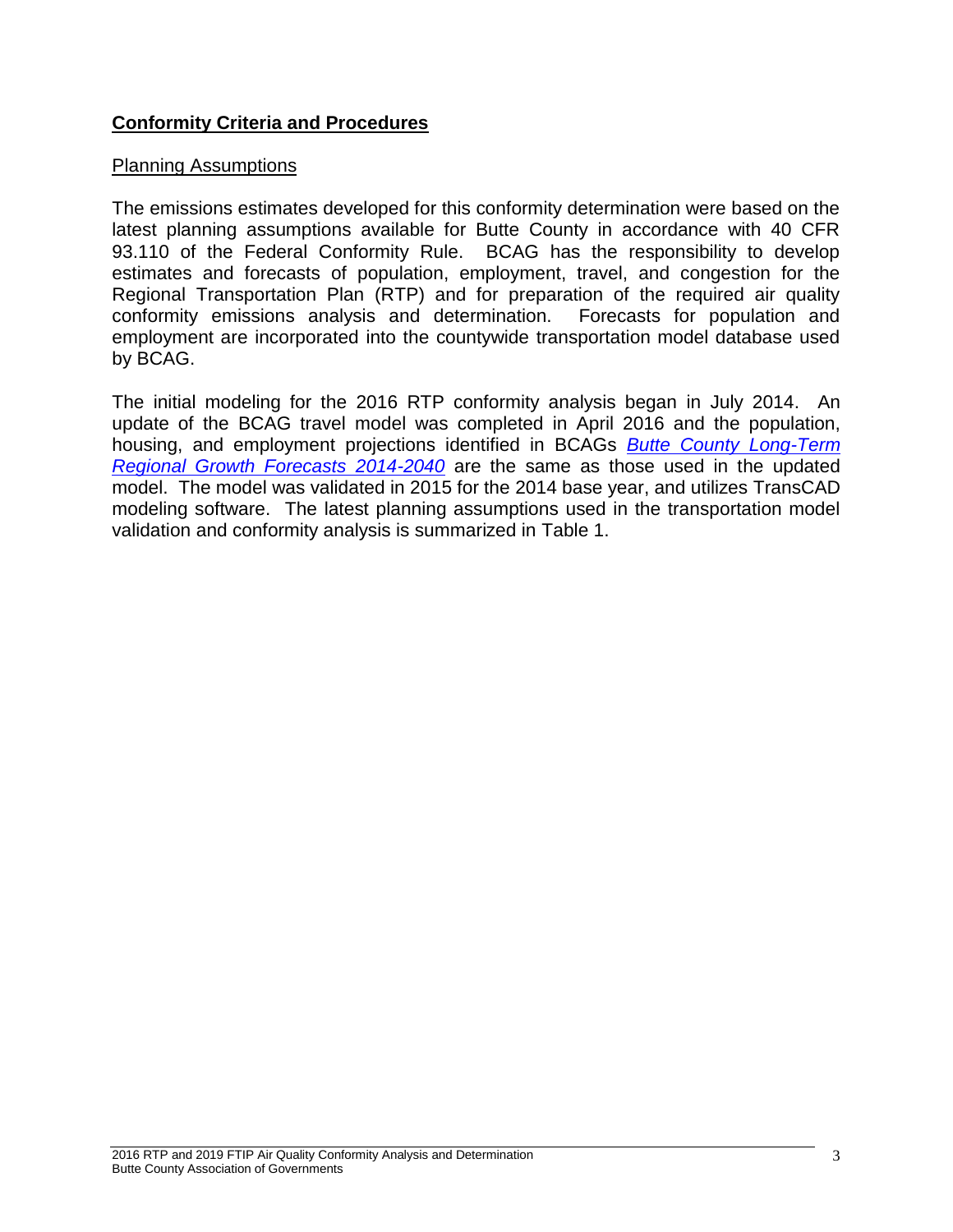#### **Table 1 Summary of Latest Planning Assumptions for the BCAG Conformity Analysis 40 CFR 93.110**

| <b>Assumption</b>          | <b>Year and Source of Data</b><br>(MPO Action)                                                                                                                                                                                      | <b>Modeling</b>                                                                                                                                           | <b>Next Scheduled</b><br><b>Update</b>                                                                                                                       |
|----------------------------|-------------------------------------------------------------------------------------------------------------------------------------------------------------------------------------------------------------------------------------|-----------------------------------------------------------------------------------------------------------------------------------------------------------|--------------------------------------------------------------------------------------------------------------------------------------------------------------|
| Population                 | Base Year: 2014 CA DOF<br>Projections: based on BCAG's <b>Butte County Long-</b><br>Term Regional Growth Forecasts 2014-2040 <sup>1</sup> ,<br>prepared November 2014. Modeling utilizes "medium<br>scenario" included in the plan. | Included in<br>developing latest<br><b>BCAG</b> regional<br>transportation model<br>and land use<br>allocations for the<br>years 2020, 2035,<br>and 2040. | Next update to population<br>forecasts is anticipated to be<br>in November 2018.                                                                             |
| Employment                 | Base Year: 2013 CA EDD<br>Projections: based on BCAG's <b>Butte County Long-</b><br>Term Regional Growth Forecasts 2014-2040 <sup>1</sup> ,<br>prepared November 2014. Modeling utilizes "medium<br>scenario" included in the plan. | Included in<br>developing latest<br><b>BCAG</b> regional<br>transportation model<br>and land use<br>allocations for the<br>years 2020, 2035,<br>and 2040. | Next update to employment<br>forecasts is anticipated to be<br>in November 2018.                                                                             |
| <b>Traffic Counts</b>      | Base Year: 2013/14<br>The transportation model was validated to the base<br>year using year 2013/14 traffic counts collected by<br>Caltrans, local jurisdictions, and BCAG.                                                         | Latest BCAG regional<br>transportation model<br>was validated using<br>counts.                                                                            | Traffic counts are updated<br>every 4 years, dependent<br>upon availability of funding.                                                                      |
| Vehicle Miles of<br>Travel | The transportation model was validated in 2015 to the<br>2014 base year.                                                                                                                                                            | TransCAD is the<br>model used to<br>estimate VMT for the<br><b>BCAG</b> regional<br>transportation model.                                                 | VMT is an output of the<br>transportation model; VMT is<br>affected by the RTP/FTIP<br>project updates and is<br>included in each new<br>emissions analysis. |
| Speeds                     | The transportation model uses industry-standard<br>volume delay curves. Baseline speeds are set<br>according to posted and surveyed speeds and the<br>speeds are sensitive to the amount of traffic on the<br>roadway segments.     | TransCAD<br>and EMFAC 2014                                                                                                                                | Speed data is updated every<br>4 years, dependent upon<br>availability of funding.                                                                           |
| Vehicle<br>Registration    | EMFAC 2014 is the most recent federally approved<br>model for use in California conformity analysis.<br>Vehicle registration is included by ARB in the model<br>and cannot be updated by the user.                                  | <b>EMFAC 2014</b>                                                                                                                                         | <b>TBD</b>                                                                                                                                                   |
| Transit                    | Base Year: Butte Regional Transit (2013) and Butte<br>County Transit and Non-Motorized Plan (2015)<br>Projections: Butte County Transit and Non-Motorized<br>Plan (2015).                                                           | <b>BCAG</b> off-model<br>transit forecasting tool                                                                                                         | <b>TBD</b>                                                                                                                                                   |

### BCAG Transportation Model

The transportation conformity rule (TCR) section 93.122(b) requires the use of networkbased transportation models for serious, severe, and extreme ozone non-attainment areas if their metropolitan planning region contains an urbanized population of more than 200,000. Butte County does not contain an urbanized area of that size, nor does it have an ozone classification of serious or greater. However, BCAG has used a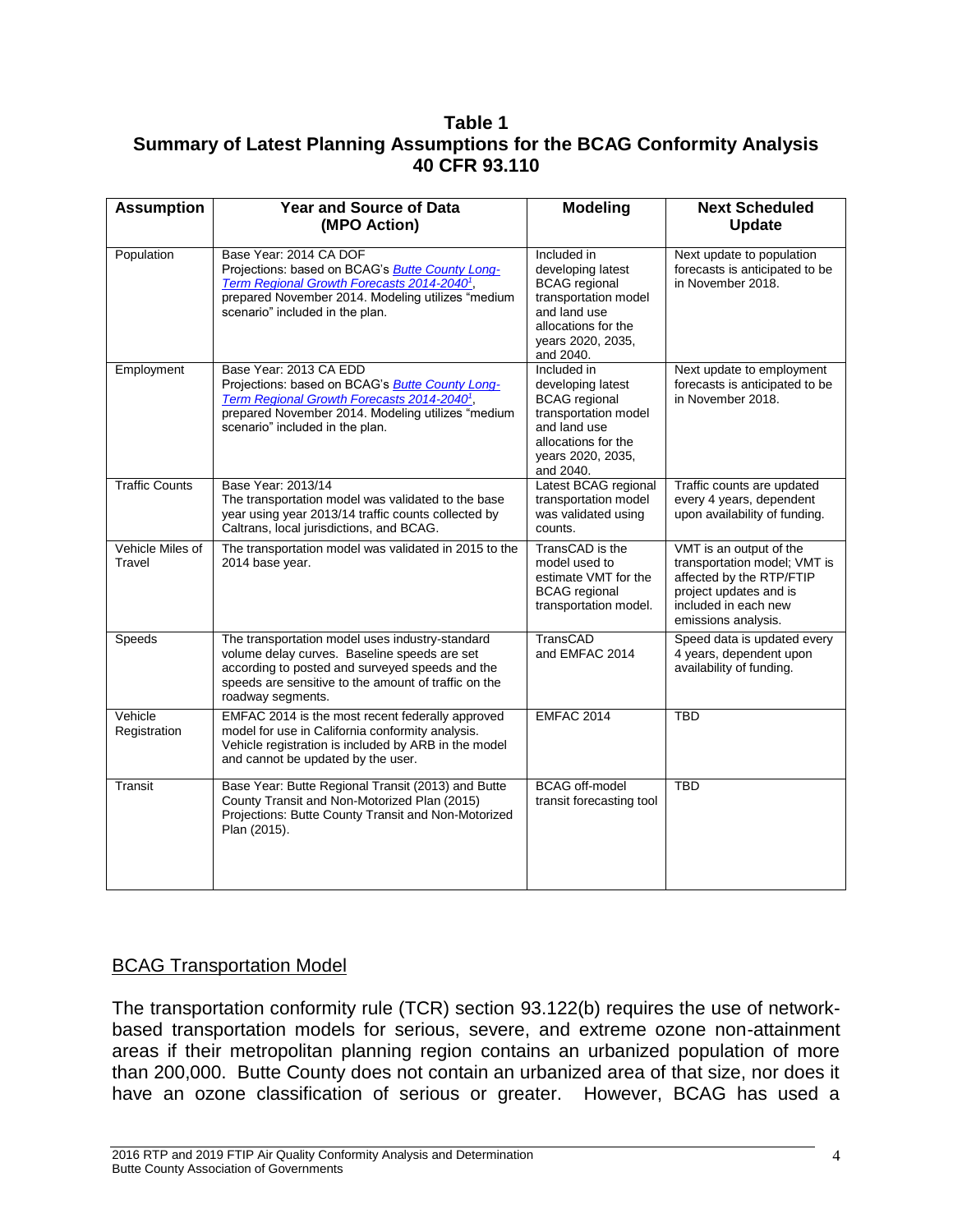network-based model in the past and has continued to with the recent transportation model update. The BCAG transportation model meets the requirements of TCR 93.122.

The BCAG transportation model is consistent in form and function with the standard traffic forecasting models used in the transportation planning profession. The model is a three step travel demand forecasting model consisting of Trip Generation, Trip Distribution, and Trip Assignment and produces forecasts for daily, AM peak hour, and PM peak hour conditions. In addition, the model is calibrated to traffic counts for what is conventionally termed a "typical workday", which is defined as a Tuesday, Wednesday, or Thursday during a week with no holidays and when schools are in session. The model utilizes TransCAD software, which is consistent with many of the models used by local jurisdictions in California and Caltrans.

#### *Traffic Counts*

The transportation model was validated to the 2014 base year using traffic count data collected from several sources including Caltrans, Butte County, and BCAG.

#### *Speeds*

The transportation model uses industry-standard volume delay curves as part of the traffic modeling process. The baseline speeds in the model are set according to the posted speeds and checked with observed speed data. Speeds are sensitive to the amount of traffic on the roadway segments. For example, as roadway segment volumes increase, the link speed decreases

Speed distributions were updated in EMFAC 2014, using methodology approved by ARB and with information from the transportation model.

#### *Transit*

As with previous versions of the BCAG transportation model, there is no transit component in the current model. However, BCAG has the ability to forecast ridership using an off-model tool. Base year ridership was taken from year 2013 data provided by Butte Regional Transit and included in the Butte County Transit and Non-Motorized Plan. Forecast year information was updated based on the latest forecasted transit routes included in the Butte County Transit and Non-Motorized Plan. Overall, ridership is forecasted to increase by 24% over the 2016 RTP planning period. It is also assumed that transit fares will remain constant in 2014 dollars over the 26 year planning period of the analysis.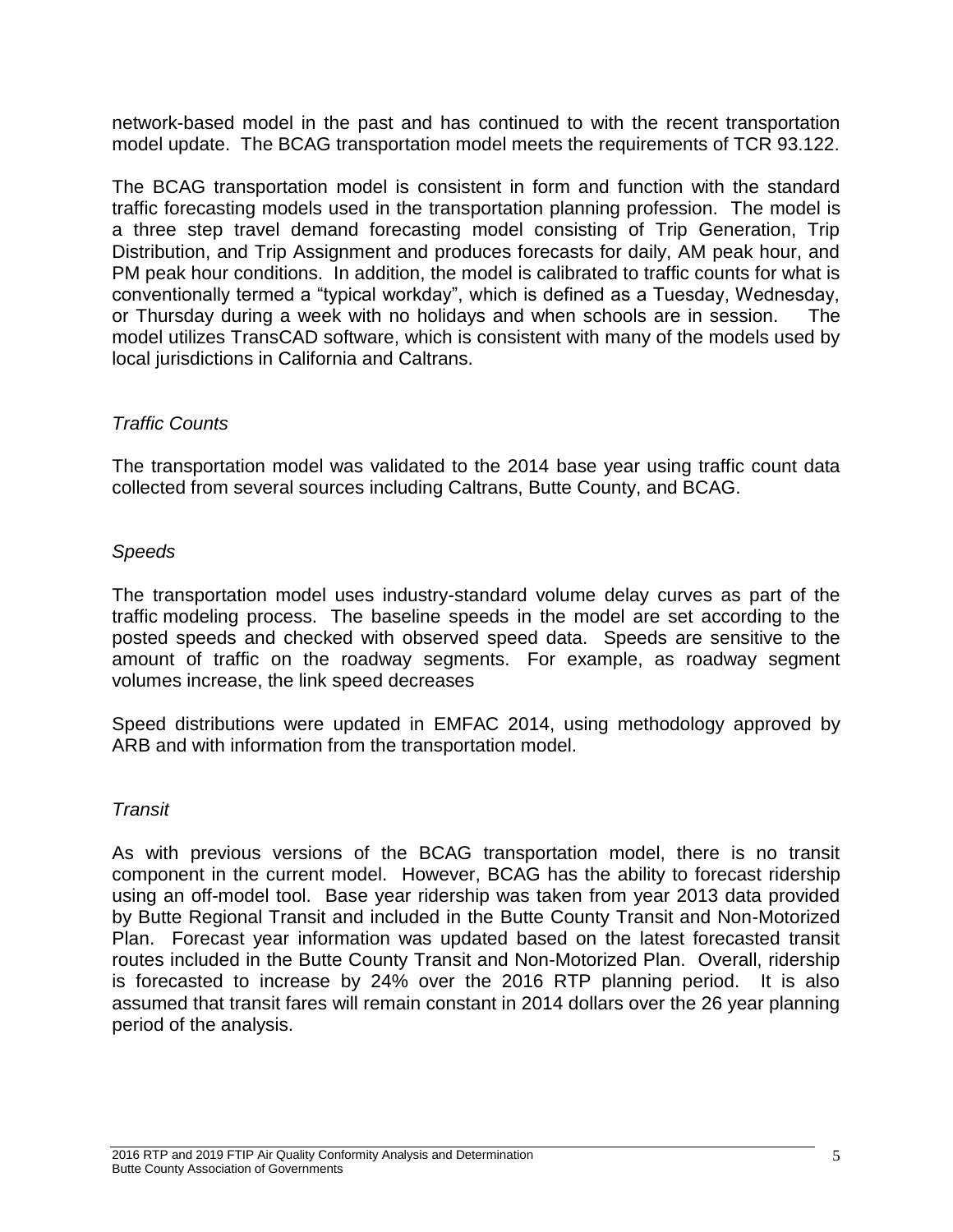#### *Land Use*

The 2014 base year land use data for the model was developed utilizing BCAG's existing land use database developed in 2010 and maintained annually. The existing land use database was developed utilizing the Butte County Assessor's database which was verified with the cities, town, and county's existing land use information along with aerial photos, field observations, and vendor supplied business data.

The transportation model's future year land use data was developed with the assistance of the local jurisdictions planning staff and is based on land use information from the areas local land use plans, planned development, reasonable assumptions regarding infill and redevelopment, regional growth forecasts, and a review of development attractions (i.e., motorized and non-motorized transportation networks, existing development, service areas, etc.) and discouragements (i.e., resource areas and farmland, public lands, areas exceeding 25% slope, etc.). The general plan and specific plan development activities occurring in the county by the local jurisdictions are reflected in the future year land use assumptions, which are generally representative of the best available information as of June 30<sup>th</sup>, 2015.

The transportation model contains 912 transportation analysis zones (TAZ's) within which land use data is summarized into the following 17 categories:

- Single-Family Residential (dwelling units du)
- Multi-Family Residential (du)
- Mobile Home Residential (du)
- Neighborhood-Serving Retail (1,000 square feet ksf)
- Region Serving Retail (ksf)
- $\bullet$  Industrial (ksf)
- Office (ksf)
- Medical Office (ksf)
- Hospital (ksf)
- Public-Quasi Public (ksf)
- Hotels (rooms)
- University (students)
- Community College (students)
- K-12 Schools (students)
- Park (acres)
- Special Generator for Casino (slots)
- External Trip Distribution for Casino (trips)

#### *Road Network*

The roadway network is based on the BCAG centerline road network and contains all existing and future roadway classifications of "local" and above which were developed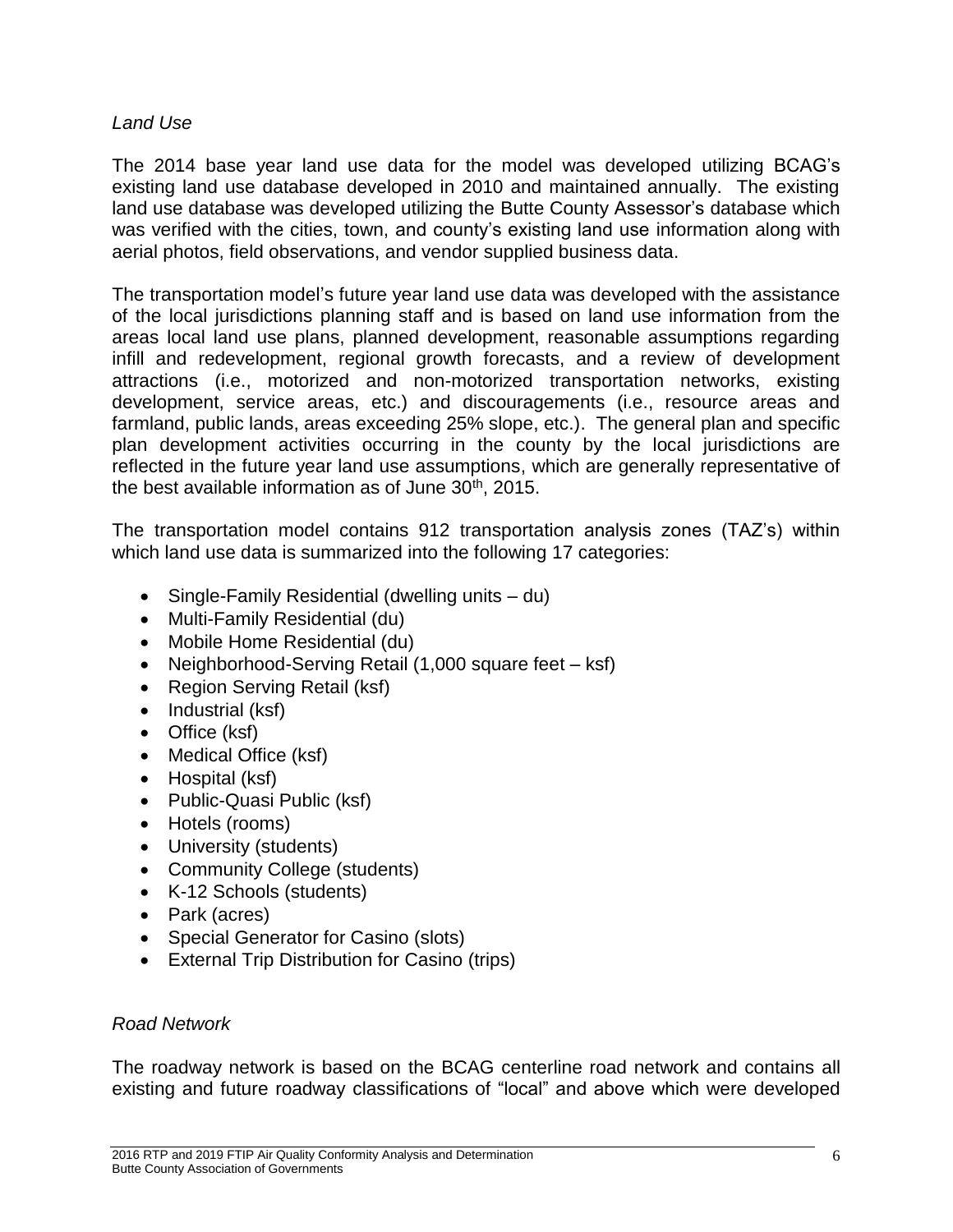considering local jurisdictions circulation elements of their general plans and Caltrans California Road System (CRS) maps. The road network includes all regionally significant roadways.

Future road networks prepared for emissions analysis include all regionally significant and non-regionally significant federal, state, and locally funded, and non-exempt projects. Tables 3-6 contain these non-exempt projects sorted by conformity analysis year. In addition, all projects within the RTP/FTIP that are exempt from conformity requirements have been documented (see Appendix A).

### *Validation/Calibration*

The BCAG transportation model was validated to daily, AM and PM peak hour conditions. Detailed validation summary reports are available upon request. In general, the transportation model generates results that exceed the screenline and link volume validation standards established in Caltrans *Travel Forecasting Guidelines*, November 1992, and *Travel Model Improvement Program (TMIP) Model Validation and Reasonableness Checking Manual*, February 1997 for daily, AM and PM peak hour conditions. In addition, the model meets the specific static validation criteria contained in the *2010 California Regional Transportation Plan Guidelines*.

In addition to static tests, the BCAG TDF model's estimate of daily vehicle miles of travel (VMT) for Butte County was compared to independent estimates from the Highway Performance Monitoring System (HPMS).

### BCAG Consultation and Planning Process

BCAG has followed the latest Final Transportation Conformity Rule in preparing the air quality conformity determination for the 2016 RTP and 2019 FTIP. The Final Conformity Rule requires that Regional Transportation Planning Agencies (RTPAs) develop an Air Quality Conformity Element to identify the procedures and criteria for developing air quality conformity determinations for their respective regions.

As the Regional Transportation Planning Agency (RTPA) for Butte County, BCAG has established a broad planning process and partnership with federal, state, and local governments, the Butte County Air Quality Management District, and the general public.

This planning process and partnership includes consultation through our Transportation Advisory Committees that is comprised of representatives from all levels of local government, state and federal agencies, the air district, the general public, and other affected agencies and interested citizens in Butte County. The Transportation Advisory Committee typically meets on a monthly basis as needed to review and provide input into all BCAG planning activities. The technical issues are resolved at this level, and recommendations are made to the BCAG Board of Directors.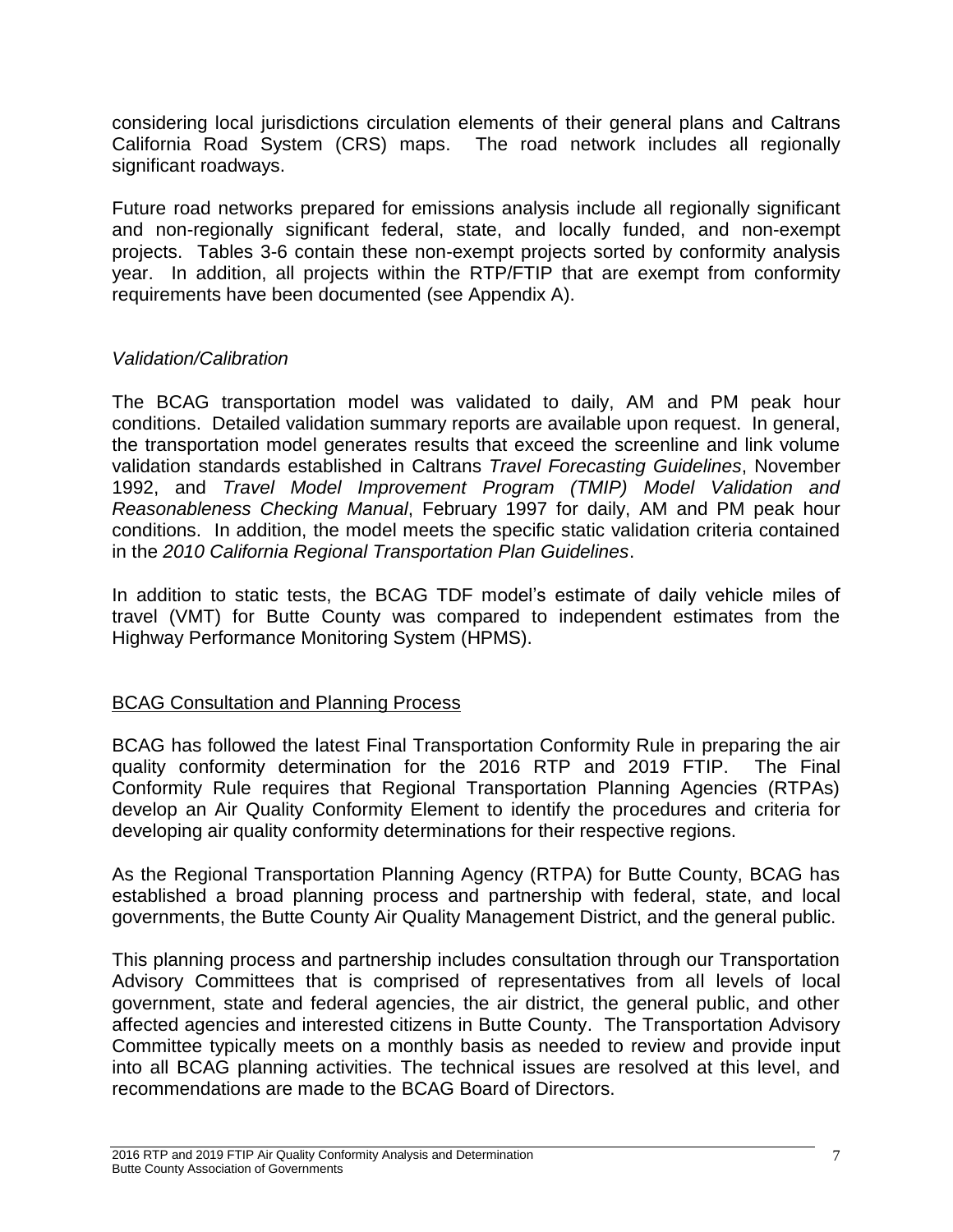#### Specific Consultation

The transportation conformity document is required to be developed in consultation with BCAG's planning partners, and the opportunity must be provided for public review.

During the development of the air quality conformity analysis and determination, BCAG consulted with the **Interagency Consultation Review (ICR)** which reviewed and concurred with the emissions inventory, conformity analysis years, latest planning assumptions, project exemptions, as well as the methodology used to generate the emissions inventory. The ICR includes representatives from the Federal Highway Administration (FHWA), Environmental Protection Agency (EPA), Caltrans, Butte Count Air Quality Management District and BCAG. The Federal Transit Administration was invited to participate as well. The latest interagency consultation process began on April 15, 2015 with a memorandum requesting confirmation of the proposed emissions analysis years.

Further, a Planning Partners group was created to provide input on the future land use allocations utilized in preparing the analysis. The Planning Partners group included representatives from each local jurisdiction within Butte County. The group reviewed all assumptions and inputs that went into the development of the land use assumptions and allocation.

BCAG staff provided a 30-day public review and comment period in compliance with BCAG's adopted Public Participation Plan (PPP). Legal notices were posted in local newspapers, and the conformity document was made available at local public libraries and on BCAG's website. The Air Quality Conformity Analysis and Determination were circulated among staff from Federal Highway Administration (FHWA), Environmental Protection Agency (EPA), Federal Transit Agency (FTA), and Caltrans. Appendices C and D contain copies of public notices and responses to public comments.

#### Financial Constraint

The 2019 FTIP and 2016 RTP have been financially constrained in accordance with the requirements of 40 CFR 93.108 and is consistent with the U.S. DOT metropolitan planning regulations (23 CFR Part 450). See Financial Element of 2016 RTP for further details.

#### Transportation Control Measures

There are no TCMs in the PM2.5 SIP and there is no approved ozone SIP applicable to Butte County. Because there are no TCMs in an approved SIP for Butte County, Butte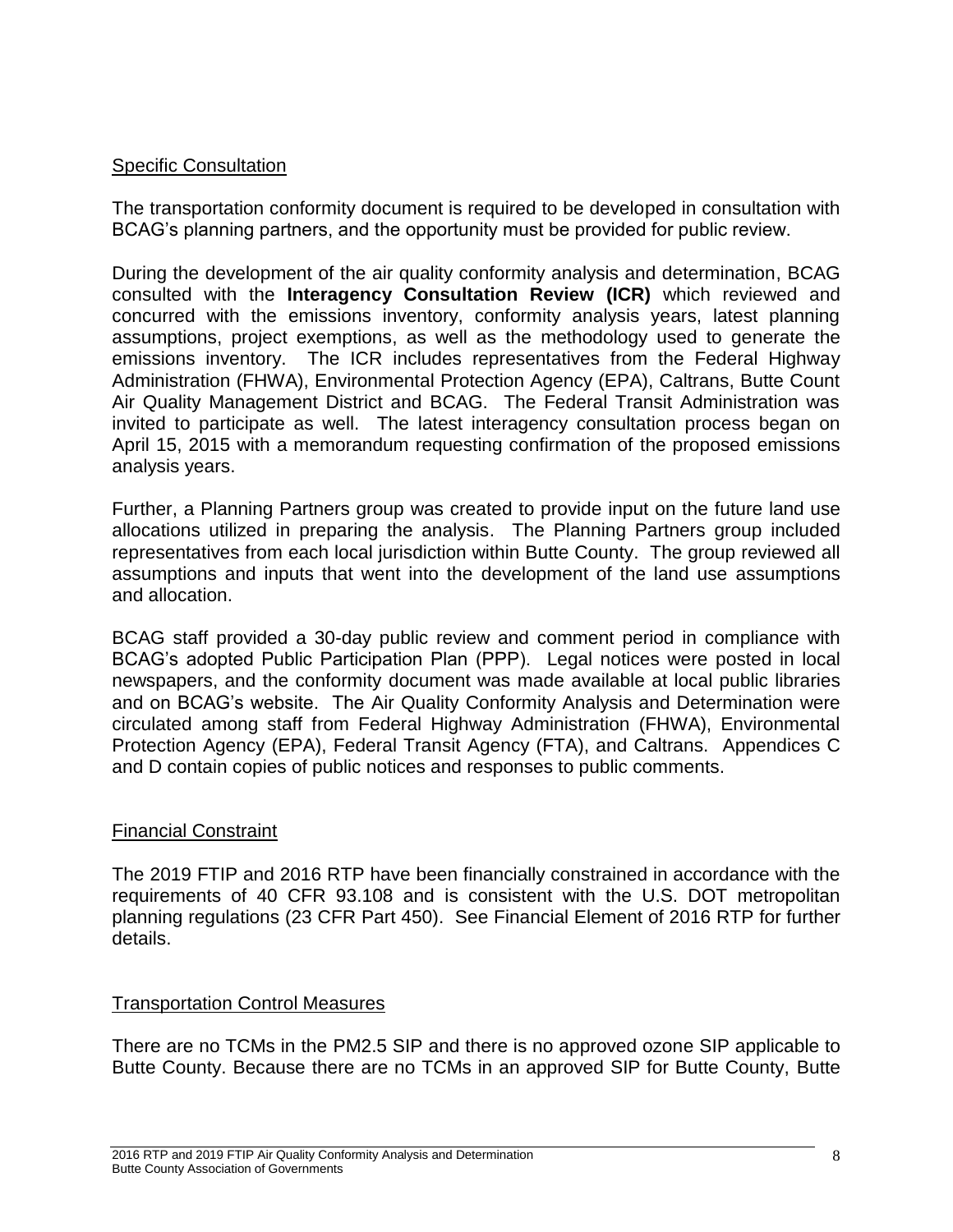County currently has no TCMs in place and therefore timely TCM implementation requirements do not apply.

#### Vehicle Registrations

Butte County Association of Governments does not estimate vehicle registrations, age distributions or fleet mix. Rather, current forecasted estimates for these data are developed by the California Air Resources Board (CARB) and included in the EMFAC 2014 model. On December 14, 2015, EMFAC 2014 was approved by the federal government for use in California conformity analysis. Vehicle registrations, age distribution and fleet mix are developed and included in the model by CARB and cannot be updated by the user.

#### Modeling Documentation

A complete description of BCAG's transportation model is available upon request. BCAG's transportation model, which was used to develop transportation-related emissions for the Butte County non-attainment and maintenance areas, currently meets all requirements set forth in the March 2012 Federal Register.

#### Emissions Models

In order to determine emissions associated with the implementation of the 2016 RTP and 2019 FTIP, the most recent, federally approved, emissions model is used. To develop the air quality conformity analysis, two types of models were used: the BCAG transportation model and EMFAC.

The BCAG transportation model was used to prepare the traffic model runs for the necessary analysis years. The BCAG transportation model produced forecasts of vehicle miles traveled (VMT), trip ends, speed distributions, lane miles, and other travel related data required for the emission models.

BCAG used the most current federally approved emissions model to prepare the regional emissions analysis. At the time this document was prepared, July 2018, EMFAC 2014 was the latest federally approved model in California.

#### Analysis Years

The regional emissions analysis begins with the 2011 and 2017 baseline analysis years for Ozone. The year of 2020 is included as a milestone year and meets the requirement of not exceeding five years from the year the RTP/FTIP conformity determination was prepared (2018). In addition, the milestone year of 2030 is included since analysis is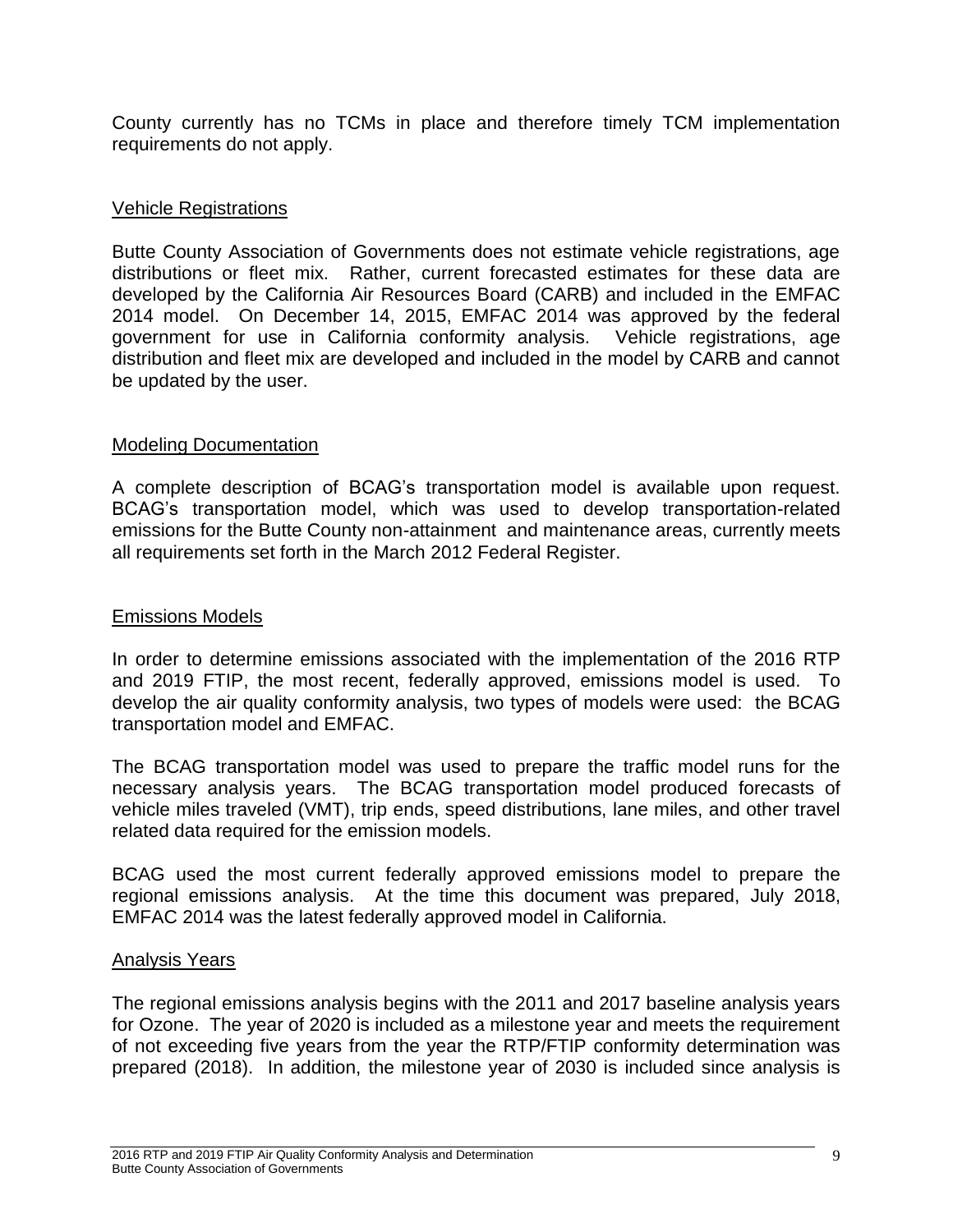required between years and cannot be more than 10 years apart. The last year included in the emissions analysis is the long-range RTP horizon year of 2040.

A summary of the analysis years is indicated below:

- 2011 Ozone (2008) NAAQS baseline year
- 2017 Ozone (2015) NAAQS baseline year
- 2020 Milestone year no greater than five years from the preparation of the RTP and FTIP conformity determination (2018),
- 2030 Milestone year no more than 10 years from last analysis year
- 2040 Horizon year of BCAG's long-range RTP

#### Projects Included in the Regional Emissions Analysis

The 2016 RTP and 2019 FTIP include all federal and non-federal regionally significant projects expected to occur in the Butte County ozone non-attainment area. Projects included in this emissions analysis include all relevant projects contained in the 2016 RTP and 2019 FTIP that are assumed funded. The projects are those receiving federal transportation dollars as well as those that have been determined to be regionally significant regardless of funding type. All capacity projects have been included in this conformity analysis as required by the Transportation Conformity Rule. The funding sources for which the specific list of projects is derived are listed in Table 2 below.

|              | $111$ and $111$ $110$ $000$ $1$ and $11$ $9$ $000$ $000$      |
|--------------|---------------------------------------------------------------|
| <b>ATP</b>   | <b>Active Transportation Program</b>                          |
| <b>CMAQ</b>  | <b>Congestion Mitigation and Air Quality</b>                  |
| <b>FTA</b>   | Federal Transit Administration (5307, 5309, 5310, 5311, 5339) |
| <b>HBP</b>   | <b>Highway Bridge Program</b>                                 |
| <b>HSIP</b>  | <b>Highway Safety Improvement Program</b>                     |
| <b>IIP</b>   | Interregional Improvement Program (Derived from STIP)         |
| Local        | Local Agency Funds (City/County funds)                        |
| <b>RIP</b>   | Regional Improvement Program (Derived from STIP)              |
| <b>SHOPP</b> | State Highway Operations and Protection Program               |
| <b>SRTS</b>  | Safe Routes to School                                         |

**Table 2 RTP and FTIP Project Funding Sources**

The specific capacity projects included in each analysis year in the emissions analysis are included below in Tables 3, 4, 5, and 6. It is important to note that the 2020 model includes all projects listed in Table 3, the 2030 model includes all projects listed in Tables 3 and 4, and the 2040 model includes all projects listed in Tables 3, 4, and 5.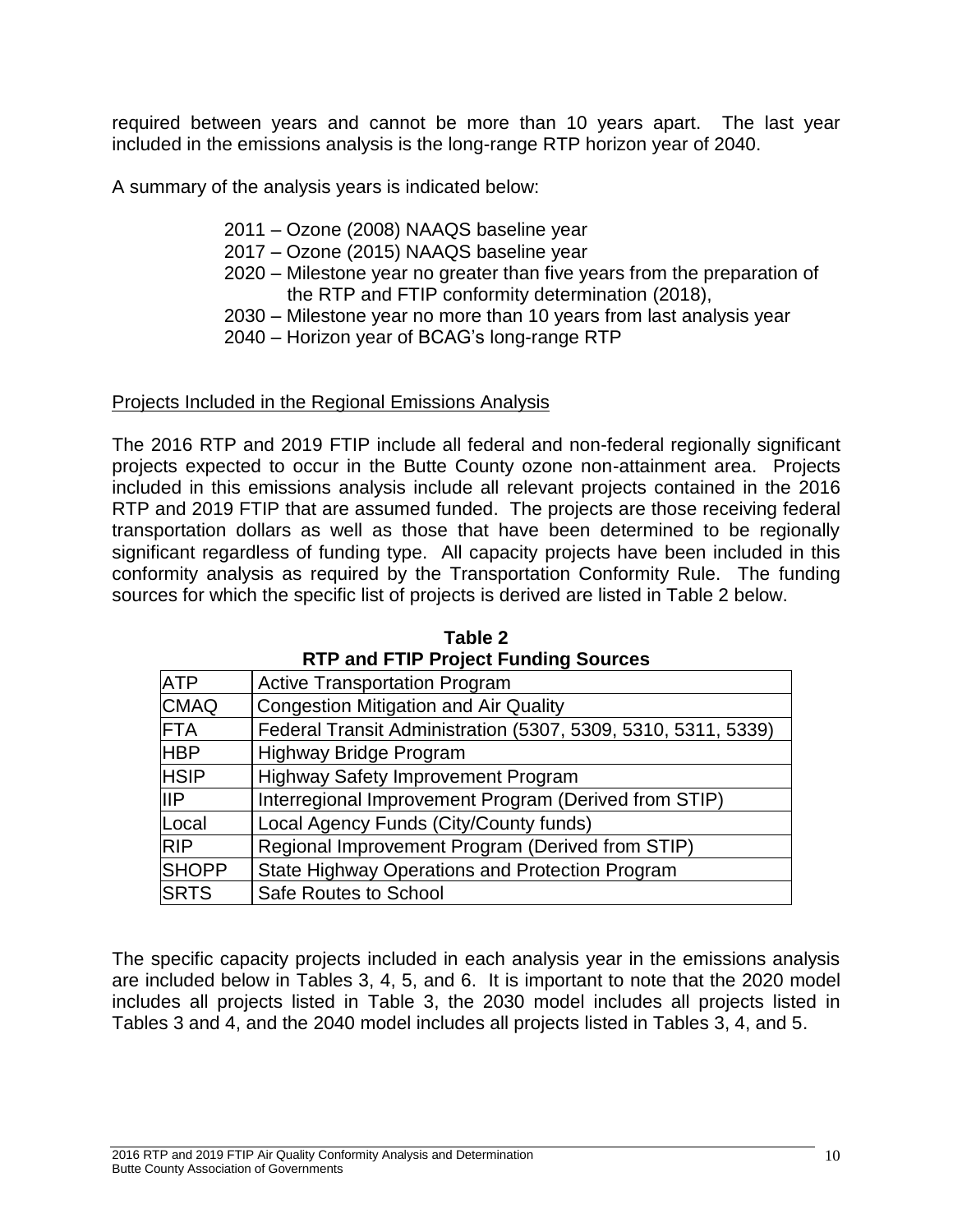**Table 3 Capacity Projects Included in 2017 Emissions Analysis**

| <b>Jurisdiction</b> | Roadway    | <b>Segment</b>                  | <b>Proposed Improvement</b> |
|---------------------|------------|---------------------------------|-----------------------------|
| Chico               | SR 99      | SR 32 to E. 1 <sup>st</sup> Ave | <b>Auxiliary lanes</b>      |
| Chico               | SR 32      | Park & Ride @ Fir St            | Add 30 parking spaces       |
| Chico               | SR 32      | SR 99 to El Monte Ave           | Widen to 4 lanes            |
| Chico               | Forest Ave | SR 32 to Humboldt Rd            | Widen to 4 lanes            |
| Paradise            | Skyway     | Pearson Rd to Elliott Rd        | Reduce to 2 lanes           |

| Capacity Projects Included in 2020 Emissions Analysis* |                                                          |                                                         |                          |  |  |  |  |
|--------------------------------------------------------|----------------------------------------------------------|---------------------------------------------------------|--------------------------|--|--|--|--|
| <b>Jurisdiction</b>                                    | <b>Segment</b><br><b>Proposed Improvement</b><br>Roadway |                                                         |                          |  |  |  |  |
| <b>Butte County</b>                                    | <b>Central House Rd</b>                                  | Bridge @ Wyman Ravine                                   | Widen to 2 lanes         |  |  |  |  |
| Chico                                                  | Guynn Rd                                                 | Bridge @ Lindo Channel                                  | Widen to 2 lanes         |  |  |  |  |
| Chico                                                  | $E. 20th$ St                                             | Forest Ave to Bruce Rd                                  | Widen to 4 lanes         |  |  |  |  |
| Chico                                                  | <b>Bruce Rd</b>                                          | Skyway to SR 32 (includes Little<br>Chico Creek bridge) | Widen to 4 lanes         |  |  |  |  |
| Chico                                                  | <b>MLK Blvd</b>                                          | E. Park Ave to 20th St                                  | Widen to 4 lanes         |  |  |  |  |
| Chico                                                  | Cohassett Rd                                             | Airport Blvd to Eaton Rd                                | Widen to 4 lanes         |  |  |  |  |
| Chico                                                  | <b>Cohassett Rd</b>                                      | Two Oaks Dr to Thorntree Dr                             | Widen to 4 lanes         |  |  |  |  |
| Chico                                                  | Midway                                                   | Hegan Ln to E. Park Ave                                 | Widen to 4 lanes         |  |  |  |  |
| Chico                                                  | Eaton Rd                                                 | Ceanothus Ave to Floral Ave                             | Construct 4 lane roadway |  |  |  |  |
| Chico                                                  | Eaton Rd                                                 | St Lawrence Ave to Wildwood Ave                         | Construct 4 lane roadway |  |  |  |  |
| Chico                                                  | Eaton Rd                                                 | Ceanothus Ave to St Lawrence<br>Ave                     | Widen to 4 lanes         |  |  |  |  |
| Chico                                                  | <b>SR 32</b>                                             | W 1st St to W 4th St                                    | Reduce to 2 lanes        |  |  |  |  |
| Chico                                                  | SR 32                                                    | El Monte Ave to Yosemite Dr                             | Widen to 4 lanes         |  |  |  |  |
| Chico                                                  | Notre Dame                                               | E. 20th St to Little Chico Creek                        | Construct 2 lane roadway |  |  |  |  |
| Chico                                                  | Eaton Rd                                                 | @ SR 99 interchange                                     | Widen to 4 lanes         |  |  |  |  |
| Chico                                                  | W. Eaton Rd                                              | SR 32 to western termini                                | Construct 2 lane roadway |  |  |  |  |
| Chico                                                  | SR 99                                                    | Skyway to 20 <sup>th</sup> St                           | Auxiliary lanes          |  |  |  |  |
| Chico                                                  | SR 99                                                    | 20 <sup>th</sup> St to SR 32                            | <b>Auxiliary lanes</b>   |  |  |  |  |
| Chico                                                  | Esplanade                                                | Eaton Rd to Nord Hwy                                    | Widen to 4 lanes         |  |  |  |  |
| Oroville                                               | SR 162                                                   | Oro-Dam Blvd to Foothill Blvd                           | Widen to 3 lanes         |  |  |  |  |

**Table 4**

\*Also includes all projects listed in Table 3.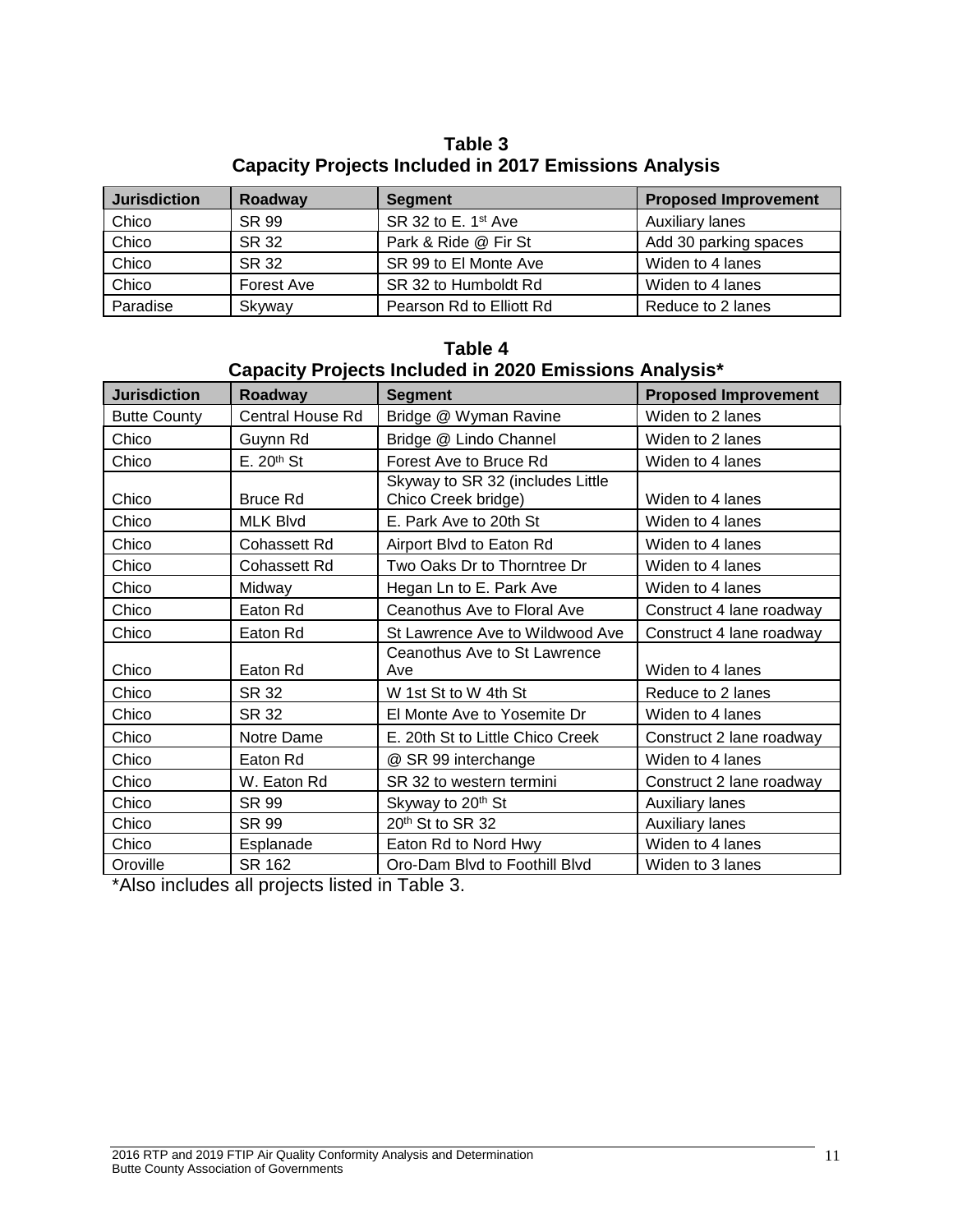| Capacity I Tujects included in 2000 Linissions Analysis |                   |                                 |                             |  |  |
|---------------------------------------------------------|-------------------|---------------------------------|-----------------------------|--|--|
| <b>Jurisdiction</b>                                     | Roadway           | <b>Segment</b>                  | <b>Proposed Improvement</b> |  |  |
| <b>Butte County</b>                                     | <b>SR 70</b>      | Ophir Rd to Palermo Rd          | Widen to 4 lanes            |  |  |
| <b>Butte County</b>                                     | <b>SR 70</b>      | Palermo Rd to Cox Ln            | Widen to 4 lanes            |  |  |
| <b>Butte County</b>                                     | <b>SR 70</b>      | E Gridley Rd to Yuba County     | Widen to 4 lanes            |  |  |
| <b>Butte County</b>                                     | Kittyhawk Dr      | SR 99 to Garner Ln              | Construct 2 lane roadway    |  |  |
| Chico                                                   | Notre Dame        | Comanche Creek to Southgate Ave | Construct 2 lane roadway    |  |  |
|                                                         |                   |                                 | Replace intersection with   |  |  |
| Chico                                                   | Southgate         | SR 99 interchange               | new 2 lane overpass         |  |  |
|                                                         |                   | Midway to Skyway and Entler Ave |                             |  |  |
| Chico                                                   | Southgate         | to Player Ln                    | Construct 2 lane roadway    |  |  |
| Chico                                                   | Fair St           | Fair St to Entler Ave           | Construct 2 lane roadway    |  |  |
| Chico                                                   | $E 20th$ St       | Notre Dame to Bruce Rd          | Widen to 4 lanes            |  |  |
| Chico                                                   | Silver Dollar Way | Fair St to MLK Blvd             | Construct 2 lane roadway    |  |  |
| Chico                                                   | Manzanita Ave     | Chico Canyon Rd to Wildwood Ave | Widen to 4 lanes            |  |  |
| Chico                                                   | Chico Canyon Rd   | E. 8th St to Manzanita Ave      | Widen to 4 lanes            |  |  |
| Chico                                                   | Esplanade         | Eaton Rd to SR 99               | Widen to 4 lanes            |  |  |

**Table 5 Capacity Projects Included in 2030 Emissions Analysis\***

\*Also includes all projects listed in Tables 3 and 4.

| Table 6                                                |  |
|--------------------------------------------------------|--|
| Capacity Projects Included in 2040 Emissions Analysis* |  |

| <b>Jurisdiction</b> | Roadway           | <b>Segment</b>              | <b>Proposed Improvement</b> |
|---------------------|-------------------|-----------------------------|-----------------------------|
| Paradise            | Anchor Way        | S. Libby Rd to Clark Rd     | Construct 2 lane roadway    |
| Paradise            | Buschmann Rd      | Foster Rd to Skyway         | Construct 2 lane roadway    |
| Paradise            | Forest Service Ln | Moore Rd to Skyway          | Construct 2 lane roadway    |
| Paradise            | <b>Elliott Rd</b> | <b>Elliott to Kibler Rd</b> | Construct 2 lane roadway    |
| Paradise            | Grinding Rock Rd  | Grinding Rock Rd to Skyway  | Construct 2 lane roadway    |
| Paradise            | S. Libby Rd       | S. Libby Rd to Edgewood Ln  | Construct 2 lane roadway    |
| Paradise            | Sawmill Rd        | Sawmill Rd to S. Libby Rd   | Construct 2 lane roadway    |

\*Also includes all projects listed in Tables 3, 4 and 5.

#### Eight-hour Ozone Standards

#### *2008 Ozone NAAQS*

Effective July 20, 2012, Butte County is designated marginal nonattainment under EPA's federal 2008 8-hour ozone National Ambient Air Quality Standards (NAAQS).

The conformity test to be used to demonstrate conformity to the 2008 8-hour federal ozone NAAQS is the "no-greater-than 2011" test whereby future emissions must be less than or equal to those emission present in the 2011 base year.

*2015 Ozone NAAQS*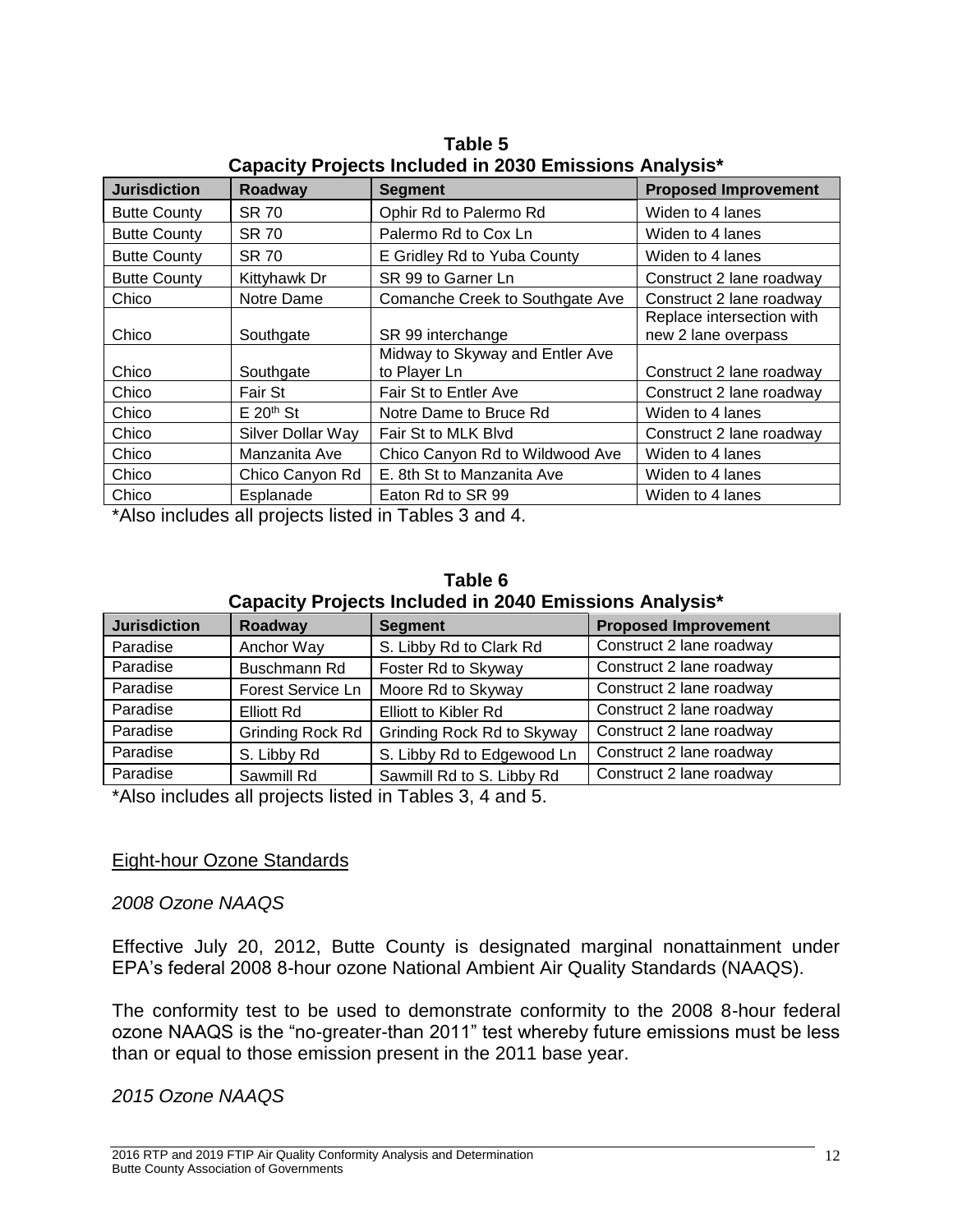Effective August 3, 2018, Butte County is designated marginal nonattainment under EPA's federal 2015 8-hour ozone National Ambient Air Quality Standards (NAAQS).

The conformity test to be used to demonstrate conformity to the 2015 8-hour federal ozone NAAQS is the "no-greater-than 2017" test whereby future emissions must be less than or equal to those emission present in the 2017 base year.

#### <span id="page-14-0"></span>**Regional Emissions Analysis and Forecast**

The regional emissions analysis and forecast for ozone precursors have been summarized in the following tables. The summary of emissions forecasts is derived from outputs of the EMFAC 2014 model. These tables show comparisons of:

- ROG: Reactive Organic Gases as an ozone precursor
- NOx: Oxides of Nitrogen as an ozone precursor

Ozone 8-hour Standard Tests – "no-greater-than- 2011" and "no-greater-than- 2017"

| <b>ROG Emissions Tests</b>     |                                                |                                        |                         |     |  |
|--------------------------------|------------------------------------------------|----------------------------------------|-------------------------|-----|--|
|                                |                                                | <b>ROG - TONS PER DAY OF EMISSIONS</b> |                         |     |  |
|                                |                                                |                                        | (EMFAC 2014 Summer Run) |     |  |
|                                | <b>ROG</b>                                     | Less than                              | Less than               |     |  |
| <b>Analysis Year Emissions</b> | 2011?<br>2017?<br><b>Pass Conformity Test?</b> |                                        |                         |     |  |
| 2011                           | 4.8                                            |                                        |                         |     |  |
| 2017                           | 2.6                                            | ves                                    |                         | ves |  |
| 2020                           | 1.9                                            | ves                                    | ves                     | yes |  |
| 2030                           | 1.1                                            | ves                                    | ves                     | ves |  |
| 2040                           | 0 7                                            | ves                                    | ves                     | ves |  |

**Table 7**

**Table 8 NOx Emissions Tests**

<span id="page-14-1"></span>

| NO <sub>x</sub> - TONS PER DAY OF EMISSIONS |                       |                         |           |                              |  |  |
|---------------------------------------------|-----------------------|-------------------------|-----------|------------------------------|--|--|
|                                             |                       | (EMFAC 2014 Summer Run) |           |                              |  |  |
|                                             | <b>NO<sub>x</sub></b> | Less than               | Less than |                              |  |  |
| <b>Analysis Year Emissions</b>              |                       | 2011?                   | 2017?     | <b>Pass Conformity Test?</b> |  |  |
| 2011                                        | 10.5                  |                         |           |                              |  |  |
| 2017                                        | 5.8                   | yes                     | --        | yes                          |  |  |
| 2020                                        | 4.4                   | ves                     | ves       | ves                          |  |  |
| 2030                                        | 2.1                   | ves                     | ves       | ves                          |  |  |
| 2040                                        | 1.8                   | ves                     | ves       | ves                          |  |  |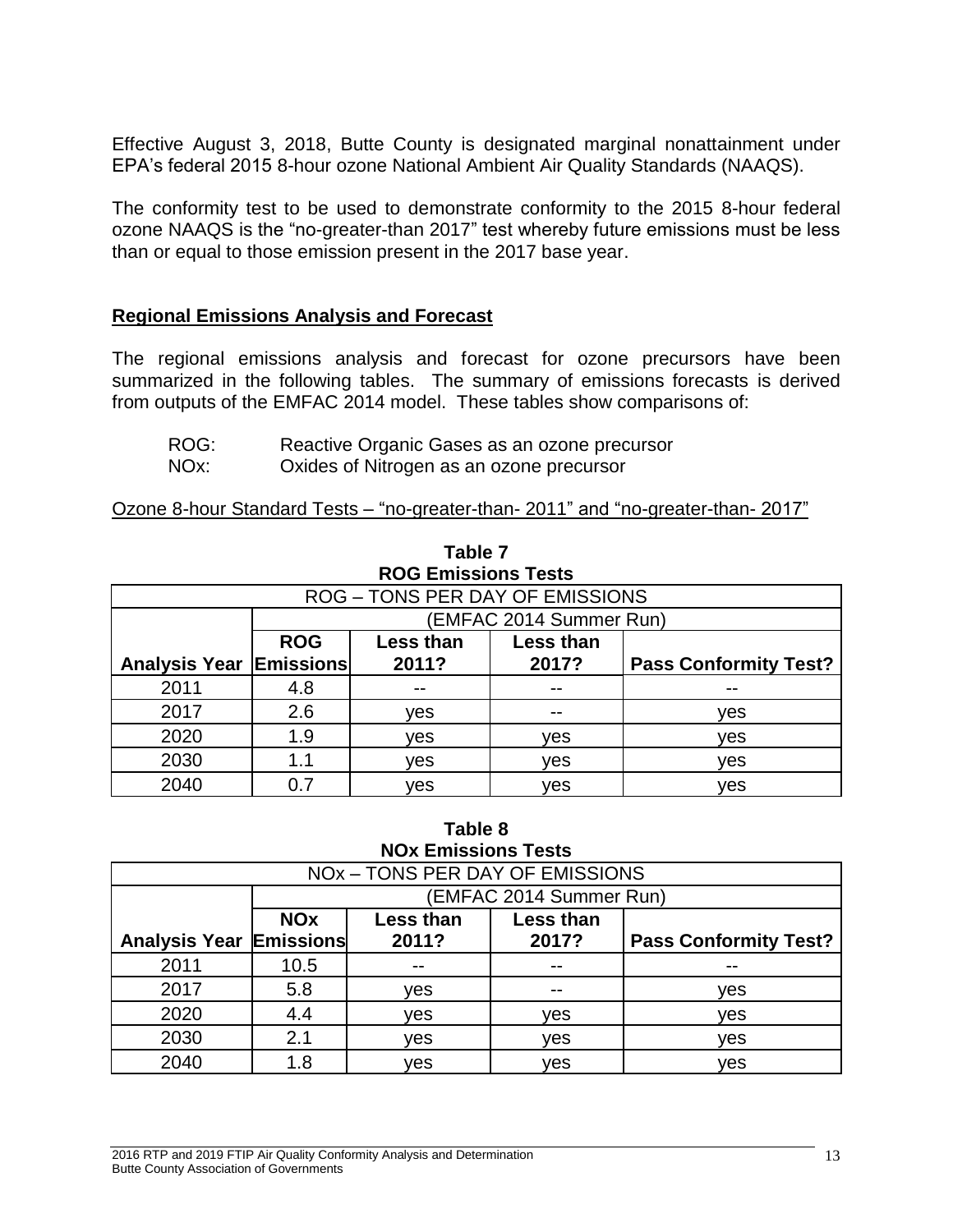#### **Air Quality Conformity Determination**

The results from the 2019 FTIP and 2016 RTP emissions analysis show that current and future emissions of the ozone precursors ROG and NOx will be no greater than the 2011 and 2017 base year emissions levels. Thus, Butte County, in accordance with the Transportation Conformity Rule requirements applicable to Butte County (§51.464 and §51.436 – 51.440), has satisfied the "no-greater-than-2011" test for the 2008 8-hour federal ozone NAAQS and the "no-greater-than-2017" test for the 2015 8-hour federal ozone NAAQS. **Based on this analysis, the 2016 Regional Transportation Plan (RTP) and 2019 Federal Transportation Improvement Program (FTIP) conforms to the applicable State Implementation Plan (SIP) and all applicable sections of the EPA's Transportation Conformity Rule.**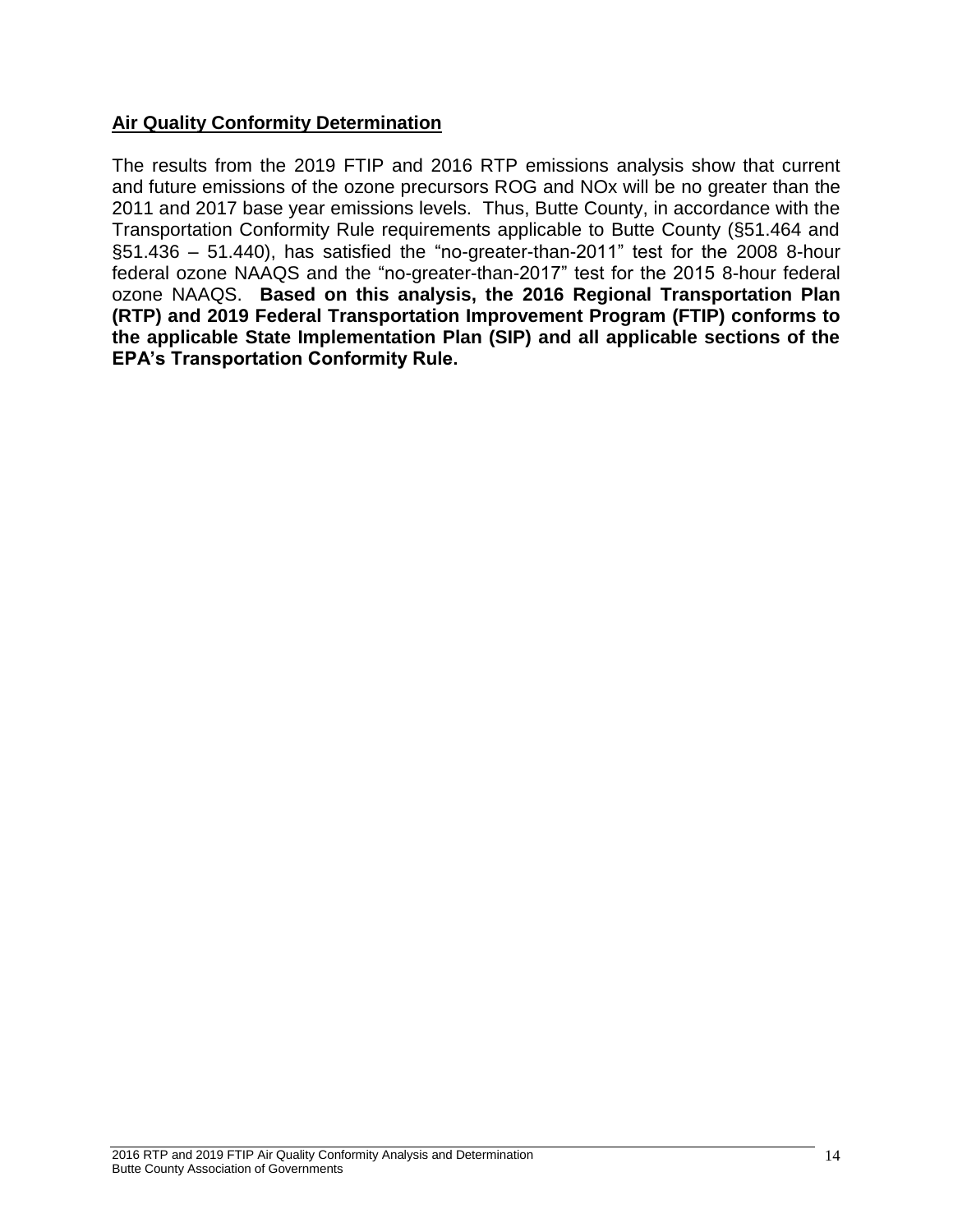## **APPENDIX A**

**EXEMPT TRANSPORTATION PROJECT LIST**

See Next Page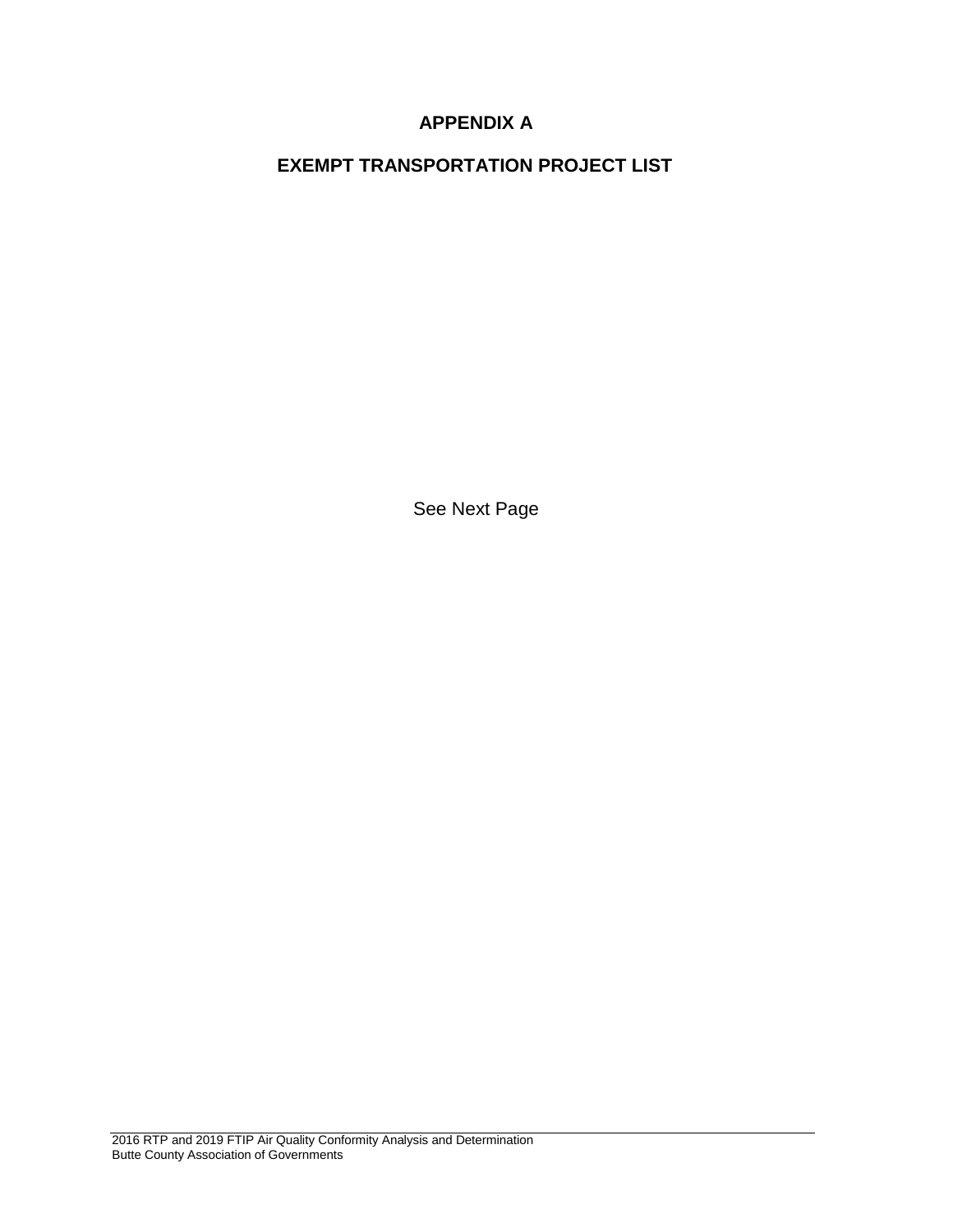#### **APPENDIX A**

#### **BCAG Exempt Project Listing - 2016 RTP/SCS (Amendment # ) & 2019 FTIP**

| <b>AGENCY</b>   | <b>CTIPS ID</b>             | <b>TITLE</b>                                                             | PROJECT DESCRIPTION                                                                                                                                                                                                                                                                                                                                                                                            |                                                 |                                                                                                  |                 | <b>TRANSPORTATION CONFORMITY RULE - Exempt Reference</b>                                                      |  |
|-----------------|-----------------------------|--------------------------------------------------------------------------|----------------------------------------------------------------------------------------------------------------------------------------------------------------------------------------------------------------------------------------------------------------------------------------------------------------------------------------------------------------------------------------------------------------|-------------------------------------------------|--------------------------------------------------------------------------------------------------|-----------------|---------------------------------------------------------------------------------------------------------------|--|
|                 |                             |                                                                          |                                                                                                                                                                                                                                                                                                                                                                                                                |                                                 |                                                                                                  |                 |                                                                                                               |  |
| County          | 102-0000-0165               | Neal Road and Cohasset Road Bike<br>Project                              | On Neal Rd. from Oro-Chico Hwy to the Skyway &<br>unincorporated portion of Cohasset Rd from Chico Limits to the<br>Cohasset School. Construct Class 2 bike lanes.                                                                                                                                                                                                                                             | Section<br>93.126                               | Table 2 Exempt<br>Projects                                                                       | Air<br>Quality  | <b>Bicycle and Pedestrian Facilities</b>                                                                      |  |
| County          | 202-0000-0192               | Butte County Forest Motorized Trail<br>Management Plan                   | Plumas National Forest and Feather River Ranger District.<br>Develop a Trail Asessment Study Report for 19 OHV trails<br>totaling 15.25 miles with the Feather River Ranger District.                                                                                                                                                                                                                          | Section<br>93.126                               | Table 2 Exempt<br>Other<br>Projects                                                              |                 | Planning and Technical Studies                                                                                |  |
| County          | 202-0000-0125               | Las Plumas SRTS                                                          | Between Waler Rd and Autrey Ln. Walmer Rd between Lincoln<br>Blvd and Rosedale Ave. Construct sidewalks, curb, gutter,<br>ramps and AC tie-in; install speed humps and speed feedback<br>signs; upgrade crosswalks                                                                                                                                                                                             | Section<br>Table 2 Exempt<br>93.126<br>Projects |                                                                                                  | Air<br>Quality  | <b>Bicycle and Pedestrian Facilities</b>                                                                      |  |
| County          | 202-0000-0186               | South Oroville SRTS - ATP                                                | South Oroville SRTS - Lincoln Blvd and Las Plumas Ave. Safe<br>Routes to School project along Lincold Blvd, Las Plumas Ave,<br>Lower Wyandotte Rd, and Monte Vista Ave. Install bike lanes,<br>sidewalks, pedestrian crossing safety enhancements, and<br>driver feedback signs along the main corridors of the south<br>Oroville area routes to school.                                                       | Section<br>93.126                               | Table 2 Exempt<br>Air<br>Projects<br>Quality                                                     |                 | <b>Bicycle and Pedestrian Facilities</b>                                                                      |  |
| County          | 202-0000-0195               | Monte Vista & Lower Wyandotte Class<br>Il Bike Facilities                | Construct Class II bike facilities along Monte Vista Ave and<br>Lincoln Blvd to Lower Wyandotte Rd in locations that do not<br>have existing curb, gutter and sidewalks, along with Class II<br>bike facilities along Lower Wyandotte Rd from Las Plumas<br>Ave/Oro Bangor Hwy to Monte Vista Ave                                                                                                              | Section<br>93.126                               | Table 2 Exempt<br>Air<br>Projects<br>Quality                                                     |                 | <b>Bicycle and Pedestrian Facilities</b>                                                                      |  |
| County          | 202-0000-0196               | Autry Lane and Monte Vista Safe<br>Routes to Schools Gap Closure Project | Preliminary engineering for curb, gutter, sidewalk, and crossing<br>enhancements along Autry Lane and Monte Vista Ave.                                                                                                                                                                                                                                                                                         | Section<br>93.126                               | Table 2 Exempt<br>Projects                                                                       | Air<br>Quality  | <b>Bicycle and Pedestrian Facilities</b>                                                                      |  |
| County          | 202-0000-0218<br><b>NEW</b> | <b>Palermo/South Oroville SRTS Project</b><br>(Phase 3)                  | Design curb, gutter, sidewalk, and crossing enhancements<br>along Lincoln Blvd., Palermo Rd., and Baldwin Ave. in locations<br>that do not have existing curb, gutter, and sidewalks. Work will<br>include, but is not limited to, design for traffic control, roadway<br>excavation, grading, aggregate base, hot mix asphalt, drainage<br>facilities, striping and signage, environmental, and right of way. | Section<br>93.126                               | <b>Table 2 Exempt</b><br><u>Air</u><br>Projects<br>Quality                                       |                 | <b>Bicycle and Pedestrian Facilities</b>                                                                      |  |
| <b>BCAG</b>     | 202-0000-0005               | FTA Sec. 5307 Program - B - Line                                         | Butte Regional Transit. Chico UZA Area. Operations and<br>Capital                                                                                                                                                                                                                                                                                                                                              | Section<br>93.126                               | Table 2 Exempt<br>Projects                                                                       | Mass<br>Transit | Operating assistance to transit<br>agencies                                                                   |  |
| <b>BCAG</b>     | 202-0000-0008               | FTA Sec. 5311 Program                                                    | B - Line (Butte Regional Transit) Operations and Capital                                                                                                                                                                                                                                                                                                                                                       | Section                                         | Table 2 Exempt                                                                                   | Mass            | Operating assistance to transit                                                                               |  |
| <b>BCAG</b>     | 202-0000-0200               | FTA Sec. 5311 (f)                                                        | 5311 (f) - FTA Section 5311(f) Operating Assistance - FTA                                                                                                                                                                                                                                                                                                                                                      | 93.126<br>Section                               | Projects<br>Table 2 Exempt                                                                       | Transit<br>Mass | agencies<br>Operating assistance to transit                                                                   |  |
| <b>BCAG</b>     | 202-0000-0170               | FTA Sec. 5339 Program                                                    | apportionment amount of \$300,000 for Regional Service<br>Butte Regional Transit. Replace, rehabilitate and purchase bus                                                                                                                                                                                                                                                                                       | 93.126<br>Section                               | Projects<br>Table 2 Exempt                                                                       | Transit<br>Mass | agencies<br>Purchase of transit operating                                                                     |  |
|                 |                             |                                                                          | related facilities and equipment.                                                                                                                                                                                                                                                                                                                                                                              | 93.126                                          | Projects                                                                                         | Transit         | equipment for vehicles                                                                                        |  |
| <b>BCAG</b>     | 202-0000-0131               | <b>Butte Regional Transit Bus</b><br>Replacement Program                 | Butte Regional Transit - purchase six (6) new 40' low floor<br>buses for fixed route system.                                                                                                                                                                                                                                                                                                                   | Section<br>93.126                               | Table 2 Exempt<br>Projects                                                                       | Mass<br>Transit | Purchase of transit operating<br>equipment for vehicles                                                       |  |
| <b>BCAG</b>     | 102-0000-0178               | Butte Regional Transit Operations and<br>Maintenance Facility            | In Chico, construct new Butte Regional Transit Operations<br>Center (326 Huss Ln).                                                                                                                                                                                                                                                                                                                             | Section<br>93.126                               | Table 2 Exempt<br>Projects                                                                       | Mass<br>Transit | Construction of new bus or rail<br>storage/maintenance facilities<br>categorically excluded in 23 CFR<br>771. |  |
| <b>BCAG</b>     | 102-0000-0020               | Planning, Programming and Monitoring                                     | Planning, programming and monitoring                                                                                                                                                                                                                                                                                                                                                                           | Section<br>93.126                               | Table 2 Exempt<br>Projects                                                                       | Other           | Specific activities which do not<br>involve or lead directly to construction                                  |  |
| <b>Caltrans</b> | 202-0000-0214<br><b>NEW</b> | <b>Butte County SHOPP Minor Grouped</b><br>Listing                       | In Butte County, on Route 149, approximately 9.0 miles north of Section<br>Oroville at Clear Creek Bridge No. 12-0073R. Bridge scour<br>mitigation.                                                                                                                                                                                                                                                            | 93.126                                          | Table 2 Exempt<br>Projects                                                                       | <b>Safety</b>   | Pavement resurfacing and/or<br>rehabilitation.                                                                |  |
| Caltrans        | 102-0000-0164               | Butte County SHOPP Collision<br><b>Reduction Grouped Listing</b>         | SR 99 Near Chico at the Rock Creek Bridge #12-27. Widen<br>shoulder on structure                                                                                                                                                                                                                                                                                                                               | Section<br>93.126                               | Table 2 Exempt<br>Projects                                                                       | Safety          | Shoulder improvements                                                                                         |  |
|                 |                             |                                                                          | SR 191 Near Town of Paradise. Safety improvement project to<br>reduce the number and severity of collisions. SR 191 near<br>Paradise from 2 miles south of Clear Creek Cemetery Rd to<br>South Airport Rd.                                                                                                                                                                                                     | Section<br>93.126                               | Table 2 Exempt<br>Projects                                                                       | Safety          | Pavement resurfacing and/or<br>rehabilitation.                                                                |  |
|                 |                             |                                                                          | SR 32 - In Chico from W. Sacramento Ave (East) to W.<br>Sacramento Ave (West). Construct two roundabouts.                                                                                                                                                                                                                                                                                                      | Section<br>93.127                               | Table 3 Projects<br><b>Exempt from Regional</b><br><b>Emissions Analyses</b><br>Table 3 Projects |                 | Intersection channelization projects.                                                                         |  |
|                 |                             | <b>Butte County SHOPP Collision</b>                                      | SR 162 - In and near Oroville from Foothill Blvd to Gold<br>Country Casino. Construct two way left turn lane and widen<br>shoulders.                                                                                                                                                                                                                                                                           | Section<br>93.127                               | Exempt from Regional<br><b>Emissions Analyses</b>                                                |                 | Intersection channelization projects.                                                                         |  |
| Caltrans        | 202-0000-0207               | Reduction                                                                | SR 70 (Segment 1 - Ophir Rd to Palermo Rd) On State Route<br>70, south of Oroville, from 0.1 mile south of Palermo Rd to just<br>north of Ophir Rd/Pacific Heights intersection. Widen for two-<br>way left turn lane and standard shoulders, and provide a<br>roadside clear recovery zone.                                                                                                                   | Section<br>93.127                               | Table 3 Projects<br>Exempt from Regional<br><b>Emissions Analyses</b>                            |                 | Intersection channelization projects.                                                                         |  |
| Caltrans        |                             | 202-0000-0208 Butte County SHOPP Collision<br>Reduction                  | SR 70 (Segment 2 - Palermo Rd to Cox Lane) Near Oroville,<br>on State Route 70 from Cox Lane to 0.1 mile south of Palermo<br>Rd. Widen for two-way left-turn lane and standard shoulders,<br>and provide a roadside clear recovery zone.                                                                                                                                                                       | Section<br>93.127                               | Table 3 Projects<br><b>Exempt from Regional</b><br><b>Emissions Analyses</b>                     |                 | Intersection channelization projects.                                                                         |  |
| Caltrans        | 202-0000-0209               | Butte County SHOPP Collision<br>Reduction                                | SR 70 (Segment 3 - East Gridley Rd to Butte/Yuba County<br>Line) Near Oroville, from Yuba County Line to south of East<br>Gridley Rad/Stimpson Rd; also in Yuba County on Route 70<br>from PM 25.7 to PM 25.8. Widen for two-way left-turn lane and<br>standard shoulders.                                                                                                                                     | Section<br>93.127                               | Table 3 Projects<br>Exempt from Regional<br><b>Emissions Analyses</b>                            |                 | Intersection channelization projects.                                                                         |  |
| Caltrans        | 202-0000-0206               | Butte County SHOPP Mobility Grouped<br>Listing                           | SR 99 In and near Chico from Estates Drive to Garner Lane.<br>Install ITS elements.                                                                                                                                                                                                                                                                                                                            | Section<br>93.126                               | Table 2 Exempt<br>Projects                                                                       | Other           | Directional and informational signs                                                                           |  |
| Caltrans        | 202-0000-0129               | <b>Butte County SHOPP Mandates</b><br>Grouped Listing                    | SHOPP Mandates - ADA pedestrian infrastructure project on<br>SR 32 near Chico from Kennedy Avenue to the SR 99/32<br>separation. Construct sidewalks, curb-ramps and crosswalks.                                                                                                                                                                                                                               | Section<br>93.126                               | Table 2 Exempt<br>Projects                                                                       | Air<br>Quality  | <b>Bicycle and Pedestrian Facilities</b>                                                                      |  |
| Caltrans        | 202-0000-0162               | Butte County SHOPP Bridge<br>Preservation Grouped Listing                | State Route 99, in and near Chico, from north of SR 162 to<br>north of Broyles Rd. Bridge rail upgrades at six locations                                                                                                                                                                                                                                                                                       | Section<br>93.126                               | Table 2 Exempt<br>Projects                                                                       | Safety          | Widening narrow pavements or<br>reconstructing bridges (no additional<br>travel lanes)                        |  |
|                 |                             |                                                                          | State Route 99 near Richvale at Cottonwood Creek Bridge #12-<br>0120. Replace scour-critical bridge and add left turn lane<br>pockets.                                                                                                                                                                                                                                                                         | Section<br>93.127                               | Table 3 Projects<br>Exempt from Regional<br><b>Emissions Analyses</b>                            |                 | Intersection channelization projects.                                                                         |  |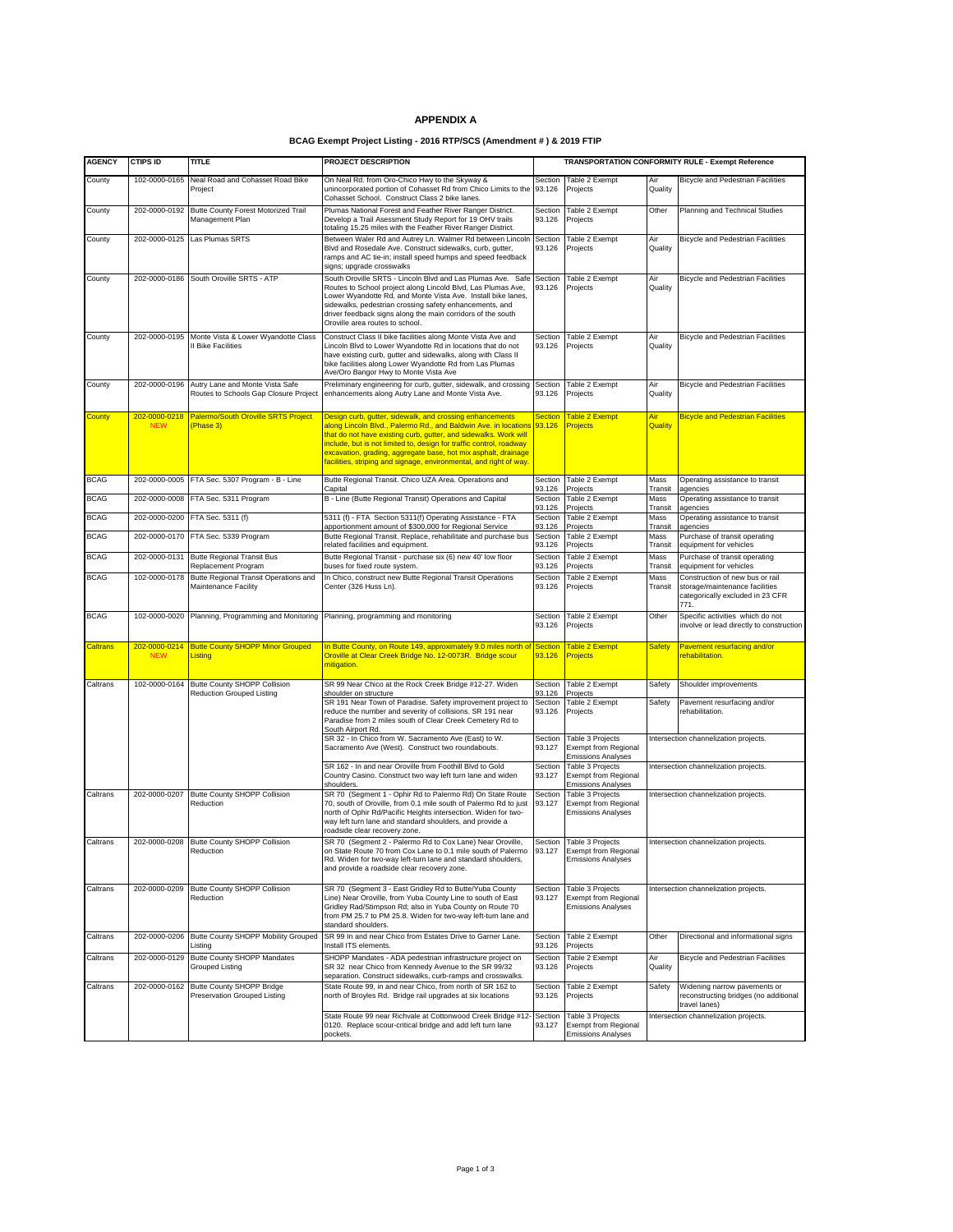| <b>AGENCY</b>      | <b>CTIPS ID</b>             | TITLE                                                                         | <b>PROJECT DESCRIPTION</b>                                                                                                                                                                                                                                                                                                                                                                                                                                                                                                                                                                                 | TRANSPORTATION CONFORMITY RULE - Exempt Reference |                                                                               |                |                                                          |
|--------------------|-----------------------------|-------------------------------------------------------------------------------|------------------------------------------------------------------------------------------------------------------------------------------------------------------------------------------------------------------------------------------------------------------------------------------------------------------------------------------------------------------------------------------------------------------------------------------------------------------------------------------------------------------------------------------------------------------------------------------------------------|---------------------------------------------------|-------------------------------------------------------------------------------|----------------|----------------------------------------------------------|
| Caltrans           | 202-0000-0167               | Butte County SHOPP Pavement<br>Rehabilitation Grouped Listing                 | State Route 99 in Chico, from south of Skyway Overcrossing to<br>south of Garner Lane. Rehabilitate pavement.                                                                                                                                                                                                                                                                                                                                                                                                                                                                                              | Section<br>93.126                                 | Table 2 Exempt<br>Proiects                                                    | Safety         | Pavement resurfacing and/or<br>rehabilitation.           |
| Caltrans           | 202-0000-0183               | Butte County SHOPP Highway<br>Maintenance                                     | State Route 32 in Chico, from La Castana Dr (PM 19) north to<br>Nopel Ave (PM 23.9). Maintenance asphalt overlay.                                                                                                                                                                                                                                                                                                                                                                                                                                                                                          | Section<br>93.126                                 | Table 2 Exempt<br>Projects                                                    | Safety         | Pavement resurfacing and/or<br>rehabilitation.           |
| <b>Caltrans</b>    | 202-0000-0202<br><b>NEW</b> | <b>Butte County SHOPP Roadside</b><br><b>Preservation - Grouped Listing</b>   | SR 70 In Butte County, on Route 70 at approximately 7.0 miles<br>south of Oroville. Advance mitigation credit purchases for<br>future SHOPP construction projects expected to impact<br>sensitive habitats.                                                                                                                                                                                                                                                                                                                                                                                                | <b>Section</b><br>93.126                          | <b>Table 2 Exempt</b><br><b>Projects</b>                                      | <b>Safety</b>  | Pavement resurfacing and/or<br>rehabilitation.           |
| <b>Caltrans</b>    | 202-0000-0222<br><b>NEW</b> | <b>Butte County SHOPP Roadway</b><br><b>Preservation - Grouped Listing</b>    | Nearl Pulga, from 3.0 miles west of Coal Canyon Road to<br>Plumas County line at various locations. Drainage system                                                                                                                                                                                                                                                                                                                                                                                                                                                                                        | <b>Section</b><br>93.126                          | <b>Table 2 Exempt</b><br><b>Projects</b>                                      | <b>Safety</b>  | Pavement resurfacing and/or<br>rehabilitation.           |
| <b>Caltrans</b>    | 202-0000-0213<br><b>NEW</b> | <b>Butte County SHOPP Emergency</b><br><b>Response Grouped Listing</b>        | estoration<br>Near Paradise, from 0.8 mile west to 0.2 mile east of Shady<br>Rest Area. Restore and repair damaged roadway by raising<br>the existing vertical alignment by approximately 5 feet and<br>protecting the embankment against future flooding with Rock<br>Slope Protection (RSP) or a retaining structure.                                                                                                                                                                                                                                                                                    | <b>Section</b><br>93.126                          | <b>Table 2 Exempt</b><br>Projects                                             | <b>Safety</b>  | Emergency relief (23 U.S.C. 125).                        |
| Biggs              | 202-0000-0175               | City of Biggs SRTS - Aleut St - ATP                                           | Constructs new sidewalks to close existing gaps along the main<br>routes to school. Project includes sidewalk construction on<br>Aleut Street, Bannock Street, 2nd Street and 3rd Street within<br>the central portion of the City of Biggs.                                                                                                                                                                                                                                                                                                                                                               | Section<br>93.126                                 | Table 2 Exempt<br>Projects                                                    | Air<br>Quality | <b>Bicycle and Pedestrian Facilities</b>                 |
| <mark>Biggs</mark> | 202-0000-0217<br><b>NEW</b> | <b>Biggs - Safe Routes to Schools Project</b><br>(Second St)                  | In the City of Biggs on Second Street. Project will construct<br>new pedestrian/bike facilities to close gaps. Project will also<br>extend the class 2 bike lanes and install ADA compliat curb                                                                                                                                                                                                                                                                                                                                                                                                            | <b>Section</b><br>93.126                          | <b>Table 2 Exempt</b><br><b>Projects</b>                                      | Air<br>Quality | <b>Bicycle and Pedestrian Facilities</b>                 |
| Biggs              | 202-0000-0198               | Biggs - Safe Routes to Schools Project                                        | amps.<br>Construct new bike and pedestrian facilities along 2nd & E<br><b>Streets</b>                                                                                                                                                                                                                                                                                                                                                                                                                                                                                                                      | Section<br>93.126                                 | Table 2 Exempt<br>Projects                                                    | Air<br>Quality | <b>Bicycle and Pedestrian Facilities</b>                 |
| Biggs              | 202-0000-0188               | City of Biggs SRTS - B St - ATP                                               | SRTS B Street & 2nd St Sidewalk Improvement Project.<br>Construct sidewalk and curb ramps along B Street (1st St to<br>11th St) and 2nd Street (E St to I St) to close sidewalk gaps<br>and provide a safe route to school.                                                                                                                                                                                                                                                                                                                                                                                | Section<br>93.126                                 | Table 2 Exempt<br>Projects                                                    | Air<br>Quality | <b>Bicycle and Pedestrian Facilities</b>                 |
| Chico              | 202-0000-0117               | SR 99 Corridor Bikeway Phase 5 - 20th<br><b>Street Crossing PE</b>            | SR 99 Corridor Bikeway Project Phase 5 completes the gap<br>adjacent to SR 99 from Chico Mall across 20th Street to the<br>north end of Business Lane. This project is to complete the<br>technical studies only thru preliminary engineering.                                                                                                                                                                                                                                                                                                                                                             | Section<br>93.126                                 | Table 2 Exempt<br>Projects                                                    | Air<br>Quality | <b>Bicycle and Pedestrian Facilities</b>                 |
| Chico              | 202-0000-0189               | SR 99 Corridor Bikeway Phase 4 - ATP                                          | SR 99 Bikeway Phase 4 Improvements. Constructs Class 1<br>bikeway from Business Lane to Skyway.                                                                                                                                                                                                                                                                                                                                                                                                                                                                                                            | Section<br>93.126                                 | Table 2 Exempt<br>Projects                                                    | Air<br>Quality | <b>Bicycle and Pedestrian Facilities</b>                 |
| Chico              | 202-0000-0194               | Esplanade Corridor Safety and<br>Accessibility Improvement Project            | The scope of the project includes various non-motorized                                                                                                                                                                                                                                                                                                                                                                                                                                                                                                                                                    | Section<br>93.126                                 | Table 2 Exempt<br>Projects                                                    | Air<br>Quality | Bicycle/Pedestrian Facilities and                        |
|                    |                             |                                                                               | complete streets improvements along the Esplanade Corridor<br>from W. 11th Avenue to Memorial Avenue, Improvements are<br>as follows: 1) ADA improvements (ramps, sidewalk gap                                                                                                                                                                                                                                                                                                                                                                                                                             | Section<br>93.126                                 | Table 2 Exempt<br>Projects                                                    | Other          | Pavement Markings<br>Directional and informational signs |
|                    |                             |                                                                               | non-signalized intersections both at center islands and islands<br>separating travel lanes from frontage roads; 3) Traffic signal<br>equipment upgrades (pedestrian countdown signal heads with<br>adequate time to cross Esplanade); 4) Consistent pavement<br>markings and signage ("Keep Clear" pavement delineations<br>with either green pavement and/or slightly raised colored<br>concrete option); 5) Traffic signal timing plan with pedestrian<br>push button and vehicle detection (use detection based system<br>during peak times, use existing 28mph progression during non-<br>peak times). | Section<br>93.128                                 | Traffic signal synchronization projects                                       |                |                                                          |
| <b>Gridley</b>     | 202-0000-0215<br><b>NEW</b> | <b>Central Gridley Pedestrian Connectivity</b><br>and Equal Access Project    | In the City of Gridley, improvements entails installing ADA curb Section<br>ramps and detectable warning surfaces, closing sidewalk gaps, 93.126<br>and striping crosswalks along Sycamore, Magnolia, Indiana,<br>and Vermont streets in the central blocks of Gridley.                                                                                                                                                                                                                                                                                                                                    |                                                   | <b>Table 2 Exempt</b><br><b>Projects</b>                                      | Air<br>Quality | <b>Bicycle and Pedestrian Facilities</b>                 |
| <b>Gridley</b>     | 202-0000-0216<br><b>NEW</b> | Gridley Bike & Pedestrian SR 99<br><b>Corridor Facility Project</b>           | In the City of Gridley, improvements entails installing ADA curb<br>ramps and detectable warning surfaces, striping crosswalks,<br>and Class I bike path along State Route 99 from Township<br>Road to Archer Avenue.                                                                                                                                                                                                                                                                                                                                                                                      | <b>Section</b><br>93.126                          | Table 2 Exempt<br>Projects                                                    | Air<br>Quality | <b>Bicycle and Pedestrian Facilities</b>                 |
| Oroville           | 202-0000-0086               | Table Mountain Blvd Roundabout                                                | In Oroville at Table Mountain Blvd., Nelson Ave and Cherokee<br>Rd - Reconfigure intersection and construct a roundabout.                                                                                                                                                                                                                                                                                                                                                                                                                                                                                  | Section<br>93.127                                 | Table 3 Projects<br><b>Exempt from Regional</b><br><b>Emissions Analyses</b>  |                | Intersection channelization projects.                    |
| Oroville           | 202-0000-0199               | SR 162 Pedestrian/Bicycle and<br>Disabled Mobility and Safety<br>Improvements | State Route 162 in Oroville between Feather River Blvd and<br>Foothill Blvd. Includes a comprehensive set of active<br>transportation infrastructure connectivity and safety<br>improvements. The project scope includes the following<br>elements: new sidewalk, curb, and gutter; ADA ramps; street<br>ighting; high-visibility crosswalk striping; buffered bicycle lanes;<br>an RRFB crosswalk enhancement; a multi-use trail connection<br>to SR 162; and an enhanced pedestrian crossing with a signal<br>(H.A.W.K.) upgrade.                                                                        | Section<br>93.126                                 | Table 2 Exempt<br>Projects                                                    | Air<br>Quality | <b>Bicycle and Pedestrian Facilities</b>                 |
| Paradise           |                             | 202-0000-0193 Paradise Transit Center                                         | In the Town of Paradise, construct new transit center on the<br>Skyway near Foster Ave. Multi-modal improvements include<br>transit, bike, and pedestrian enhancements.                                                                                                                                                                                                                                                                                                                                                                                                                                    | 93.127                                            | Section Table 3 Projects<br>Exempt from Regional<br><b>Emissions Analyses</b> |                | Bus terminals and transfer points.                       |
| Paradise           |                             | 202-0000-0174 Maxwell Dr SR2S Project                                         | Safe Routes to School project along Maxwell Dr between<br>Skyway and Elliot Rd. Improvements include the construction<br>of sidewalks, curb and gutter along Maxwell Dr. Shoulders will<br>also be widened to facilitate Class 2 bike lanes.                                                                                                                                                                                                                                                                                                                                                               | Section<br>93.126                                 | Table 2 Exempt<br>Projects                                                    | Air<br>Quality | <b>Bicycle and Pedestrian Facilities</b>                 |
| Paradise           | 202-0000-0172               | Pearson Rd SR2S Connectivity Project                                          | Safe Routes to School project along Pearson Rd between<br>Black Olive and Academy Drives. Improvements include the<br>construction of sidewalks, curb and gutter on the north and<br>south sides of Pearson Rd. The project will require minor<br>drainage improvements and construction of appropriate<br>retaining walls for hillside slopes.                                                                                                                                                                                                                                                            | Section<br>93.126                                 | Table 2 Exempt<br>Projects                                                    | Air<br>Quality | <b>Bicycle and Pedestrian Facilities</b>                 |
| Paradise           | 202-0000-0185               | Almond St Multi-Modal - ATP                                                   | Almond Street Multi-Modal. The proposed project will add<br>sidewalks, curbs and gutters to Almond Street between<br>Pearson Rd and Elliot Rd.                                                                                                                                                                                                                                                                                                                                                                                                                                                             | Section<br>93.126                                 | Table 2 Exempt<br>Projects                                                    | Air<br>Quality | <b>Bicycle and Pedestrian Facilities</b>                 |
| Paradise           | 202-0000-0187               | Paradise Memorial Trailway - ATP                                              | Memorial Trailway Class 1 Enhancements (Neal Rd to Pentz<br>Rd). Upgrade bike/ped facility, to current standard for width<br>and minimum standard for shoulders. Project also includes<br>crosswalk enhancements at 5 arterial intersections.                                                                                                                                                                                                                                                                                                                                                              | Section<br>93.126                                 | Table 2 Exempt<br>Projects                                                    | Air<br>Quality | <b>Bicycle and Pedestrian Facilities</b>                 |
| Paradise           | 202-0000-0190               | Ponderosa Elementary SRTS - ATP                                               | Ponderosa Elementary SRTS Project. Project will convert<br>Pentz Road (between Bille Rd and 300' north of Wagstaff Rd)<br>from a 2-lane, 20' wide roadway to a complete street solution<br>supporting walking, bicycling and rolling to and from school and<br>nearby destinations. No change in travel lanes.                                                                                                                                                                                                                                                                                             | Section<br>93.126                                 | Table 2 Exempt<br>Projects                                                    | Air<br>Quality | <b>Bicycle and Pedestrian Facilities</b>                 |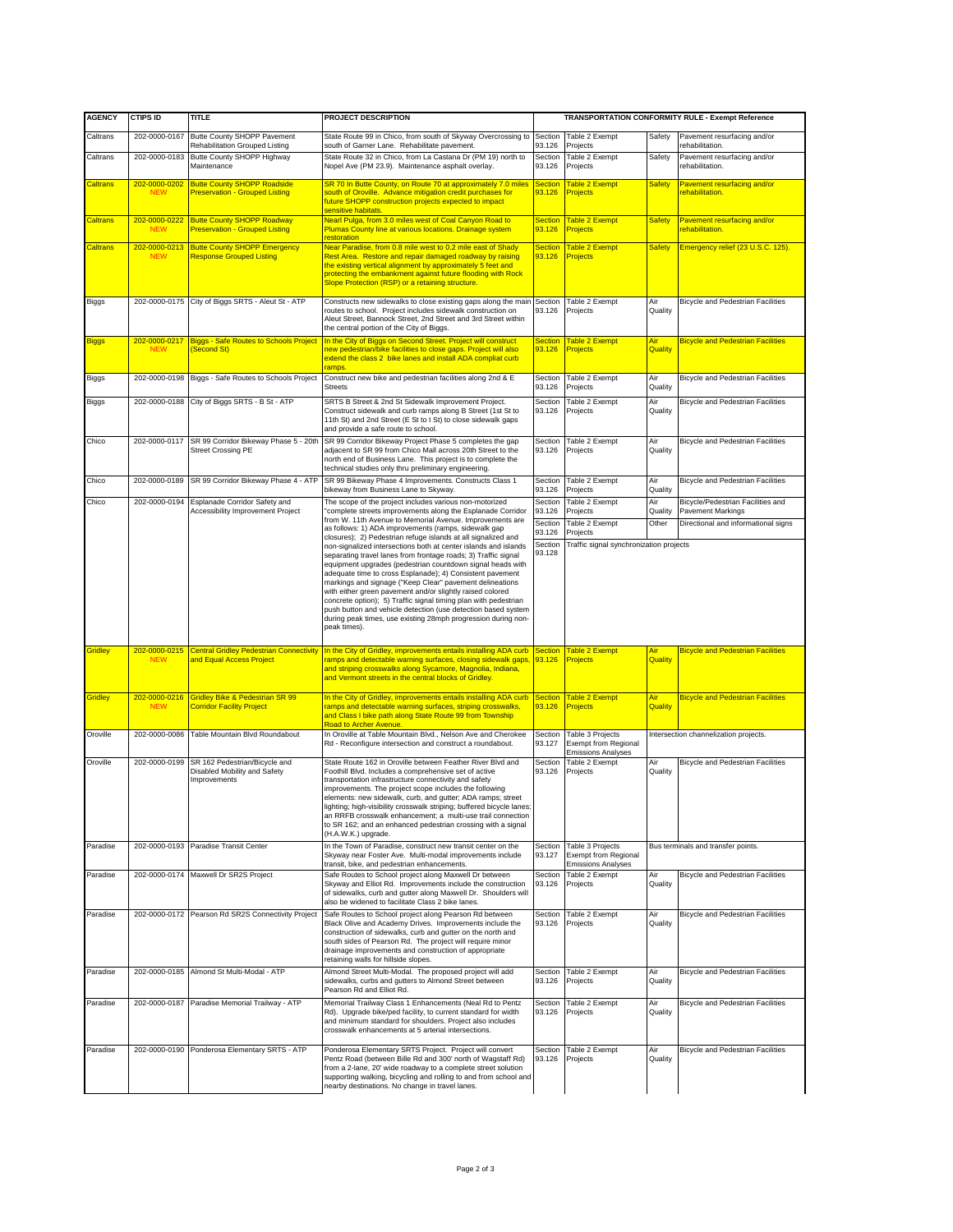| <b>AGENCY</b> | <b>CTIPS ID</b>             | TITLE                                                              | PROJECT DESCRIPTION                                                                                                                                                                                                                                                                                                                                                                                                                                                                                                                                                                                                       | TRANSPORTATION CONFORMITY RULE - Exempt Reference |                                          |                       |                                                                                        |
|---------------|-----------------------------|--------------------------------------------------------------------|---------------------------------------------------------------------------------------------------------------------------------------------------------------------------------------------------------------------------------------------------------------------------------------------------------------------------------------------------------------------------------------------------------------------------------------------------------------------------------------------------------------------------------------------------------------------------------------------------------------------------|---------------------------------------------------|------------------------------------------|-----------------------|----------------------------------------------------------------------------------------|
| Paradise      | 202-0000-0191               | Downtown Paradise Equal Mobility -                                 | Downtown Paradise Equal Mobility Project. Improvements                                                                                                                                                                                                                                                                                                                                                                                                                                                                                                                                                                    | Section                                           | Table 2 Exempt                           | Air                   | <b>Bicycle and Pedestrian Facilities</b>                                               |
|               |                             | ATP                                                                | include the removal of barriers, gravel sidewalks, asphalt<br>sidewalks, and driveways with construction of ADA-compliant<br>facilities. On Skyway between Pearson Rd and Elliott Rd.                                                                                                                                                                                                                                                                                                                                                                                                                                     | 93.126                                            | Projects                                 | Quality               |                                                                                        |
| Paradise      | 202-0000-0197               | ATP Gap Closure Project                                            | Construct new sidewalks, curbs and gutters, and class II<br>bicycle lanes in downtown Paradise along Fir Street (Skyway to<br>Black Olive), Birch Street (Skyway to Black Olive), in addition to<br>portions of Foster Road (Pearson to Birch), Black Olive Drive<br>(Pearson to Fir) and Elliott Road (Skyway to Almond).                                                                                                                                                                                                                                                                                                | Section<br>93.126                                 | Table 2 Exempt<br>Projects               | Air<br>Quality        | <b>Bicycle and Pedestrian Facilities</b>                                               |
| Paradise      | <b>NEW</b>                  | 202-0000-0219 Pentz Road Trailway Phase 2                          | Pentz Road between Pearson Rd and Bille Road (1.63 miles),<br>Pentz Road between Wagstaff Road and Skyway (1.56 miles).<br>Scope of the project is to construct a grade separated, Class I,<br>bike-ped facility along the west side of Pentz Road within the<br>project limits. This project will tie into funded improvements<br>between Bille Road and Wagstaff Road, scheduled for<br>completion summer 2019.                                                                                                                                                                                                         | <b>Section</b><br>93.126                          | <b>Table 2 Exempt</b><br><b>Projects</b> | <u>Air</u><br>Quality | <b>Bicycle and Pedestrian Facilities</b>                                               |
| Paradise      | 202-0000-0220<br><b>NEW</b> | <b>Paradise ATP Gateway Project</b>                                | Neal Road between Town Limits and Skyway (1.62 miles),<br>Skyway between Neal Road and Pearson Road (0.9 miles).<br>Along Neal Road, construct a grade separated, Class I, bike-<br>ped facility along the west side of Neal Road within the project<br>limits. This component will tie into Butte County Class II Bike<br>Lanes which terminate at Town Limits, bringing both novice<br>and experienced bicyclists and pedestrians to the existing 5-<br>mile Class I facility at the Neal/Skyway intersection. Along<br>Skyway, infill all missing sidewalks to connect to area<br>resources and government facilities. | <b>Section</b><br>93.126                          | <b>Table 2 Exempt</b><br>Projects        | Air<br>Quality        | <b>Bicycle and Pedestrian Facilities</b>                                               |
| Paradise      | 202-0000-0221<br><b>NEW</b> | Oliver Curve Class I Phase I                                       | Oliver Road between Skyway and Valley View Drive (approx<br>0.39 miles). Along Oliver Road, construct a grade separated,<br>Class I, bike-ped facility along the west side of Oliver Road<br>within the project limits. This project is a proactive safety effort<br>to protect bicyclists and pedestrians along a heavily traveled<br>corridor around a horizontal curve. In this location, the many<br>daily bicyclists and pedestrians are forced to walk the edge<br>line, causing vehicles to swerve into oncoming traffic.                                                                                          | <b>Section</b><br>93.126                          | <b>Table 2 Exempt</b><br>Projects        | Air<br>Quality        | <b>Bicycle and Pedestrian Facilities</b>                                               |
| Various       |                             | 202-0000-0182 FTA Sec. 5310 Program - Grouped<br>Listing           | Help Central - Mobility Management Project for Butte 211                                                                                                                                                                                                                                                                                                                                                                                                                                                                                                                                                                  | Section<br>93.126                                 | Table 2 Exempt<br>Projects               | Other                 | Specific activities which do not<br>involve or lead directly to construction           |
|               |                             |                                                                    | Butte Regional Transit for Supplemental ADA Paratransit<br>Operations                                                                                                                                                                                                                                                                                                                                                                                                                                                                                                                                                     | Section<br>93.126                                 | Table 2 Exempt<br>Projects               | Mass<br>Transit       | Operating assistance to transit<br>agencies                                            |
|               |                             |                                                                    | Work Training Center Large Buses (6) and Radio (1)                                                                                                                                                                                                                                                                                                                                                                                                                                                                                                                                                                        | Section<br>93.126                                 | Table 2 Exempt<br>Projects               | Mass<br>Transit       | Purchase of transit operating<br>equipment for vehicles                                |
|               |                             |                                                                    | Butte CAG/ Butte RT Medium Buses (6)                                                                                                                                                                                                                                                                                                                                                                                                                                                                                                                                                                                      | Section<br>93.126                                 | Table 2 Exempt<br>Projects               | Mass<br>Transit       | Purchase of transit operating<br>equipment for vehicles                                |
| Various       | 202-0000-0070               | Butte County Highway Safety                                        | HSIP3-03-002. Lincoln Blvd from 50' north of Idora St to 100'                                                                                                                                                                                                                                                                                                                                                                                                                                                                                                                                                             | Section                                           | Table 2 Exempt                           | Safety                | <b>Highway Safety Improvement</b>                                                      |
|               |                             | Improvement Program (HSIP) Grouped<br>Projects                     | south of Arnold Ave.<br>HSIP5-03-001. County of Butte, Durham-Pentz Rd between                                                                                                                                                                                                                                                                                                                                                                                                                                                                                                                                            | 93.126<br>Section                                 | Projects<br>Table 2 Exempt               | Safety                | Program implementation<br>Highway Safety Improvement                                   |
|               |                             |                                                                    | SR 99 and SR 191.<br>HSIP5-03-002. County of Butte, signal at East Gridley Rd and                                                                                                                                                                                                                                                                                                                                                                                                                                                                                                                                         | 93.126<br>Section                                 | Projects<br>Table 2 Exempt               | Safety                | Program implementation<br>Highway Safety Improvement                                   |
|               |                             |                                                                    | Larkin Rd.<br>HSIP5-03-009. City of Oroville, signals at Oro Dam Blvd,                                                                                                                                                                                                                                                                                                                                                                                                                                                                                                                                                    | 93.126<br>Section                                 | Projects<br>Table 2 Exempt               | Safety                | Program implementation<br>Highway Safety Improvement                                   |
|               |                             |                                                                    | Orange Ave, and Acacia Ave signal install.<br>HSIP6-03-006. Town of Paradise, Clark Rd between Adams                                                                                                                                                                                                                                                                                                                                                                                                                                                                                                                      | 93.126<br>Section                                 | Projects<br>Table 2 Exempt               | Safety                | Program implementation<br>Highway Safety Improvement                                   |
|               |                             |                                                                    | Rd and Kimberly Ln.<br>HSIP6-03-008. Town of Paradise, Pearson Rd between Clark                                                                                                                                                                                                                                                                                                                                                                                                                                                                                                                                           | 93.126<br>Section                                 | Projects<br>Table 2 Exempt               | Safety                | Program implementation<br>Highway Safety Improvement                                   |
|               |                             |                                                                    | Rd and Pentz Rd.<br>HSIP6-03-009. Town of Paradise, Clark Rd between Bille Rd                                                                                                                                                                                                                                                                                                                                                                                                                                                                                                                                             | 93.126<br>Section                                 | Projects<br>Table 2 Exempt               | Safety                | Program implementation<br>Highway Safety Improvement                                   |
|               |                             |                                                                    | and Wagstaff Rd.<br>HSIP7-03-001. City of Chico, Nord Ave (SR 32) from 1st St to                                                                                                                                                                                                                                                                                                                                                                                                                                                                                                                                          | 93.126<br>Section                                 | Projects<br>Table 2 Exempt               | Safety                | Program implementation<br>Highway Safety Improvement                                   |
|               |                             |                                                                    | 4th St.<br>HSIP7-03-002. City of Chico, Esplanade between Cohasset Ro                                                                                                                                                                                                                                                                                                                                                                                                                                                                                                                                                     | 93.126<br>Section                                 | Projects<br>Table 2 Exempt               |                       | Program implementation<br>Highway Safety Improvement                                   |
|               |                             |                                                                    | and Memorial Way.<br>HSIP7-03-003. City of Chico, intersection of Nord Ave and                                                                                                                                                                                                                                                                                                                                                                                                                                                                                                                                            | 93.126                                            | Projects                                 | Safety                | Program implementation                                                                 |
|               |                             |                                                                    | West Sacramento Ave.                                                                                                                                                                                                                                                                                                                                                                                                                                                                                                                                                                                                      | Section<br>93.126                                 | Table 2 Exempt<br>Projects               | Safety                | Highway Safety Improvement<br>Program implementation                                   |
|               |                             |                                                                    | HSIP7-03-004. Town of Paradise, intersection of Skyway at<br><b>Black Olive Dr.</b>                                                                                                                                                                                                                                                                                                                                                                                                                                                                                                                                       | Section<br>93.126                                 | Table 2 Exempt<br>Projects               | Safety                | Highway Safety Improvement<br>Program implementation                                   |
| Various       | 202-0000-0056               | Local Highway Bridge Projects (HBP) -<br>Grouped Listing -Lump Sum | Midway Bridge Replacement across Butte Creek. On Midway<br>(old SR 99) approximately 0.2 miles south of White Ave to<br>approximately 0.7 miles south of White Ave. ,spanning Butte<br>Creek and Butte Creek Overflow. Replace 2 bridge<br>structures.                                                                                                                                                                                                                                                                                                                                                                    | Section<br>93.126                                 | Table 2 Exempt<br>Projects               | Safety                | Widening narrow pavements or<br>reconstructing bridges (no additional<br>travel lanes  |
|               |                             |                                                                    | E Rio Bonito Rd over Hamilton Slough                                                                                                                                                                                                                                                                                                                                                                                                                                                                                                                                                                                      | Section<br>93.126                                 | Table 2 Exempt<br>Projects               | Safety                | Widening narrow pavements or<br>reconstructing bridges (no additional<br>travel lanes) |
|               |                             |                                                                    | E Rio Bonito Rd over Sutter Butte Canal                                                                                                                                                                                                                                                                                                                                                                                                                                                                                                                                                                                   | Section<br>93.126                                 | Table 2 Exempt<br>Projects               | Safety                | Widening narrow pavements or<br>reconstructing bridges (no additional<br>travel lanes) |
|               |                             |                                                                    | Oregon Gulch Rd over Morris Ravine                                                                                                                                                                                                                                                                                                                                                                                                                                                                                                                                                                                        | Section<br>93.126                                 | Table 2 Exempt<br>Projects               | Safety                | Widening narrow pavements or<br>reconstructing bridges (no additional<br>travel lanes) |
|               |                             |                                                                    | Ord Ferry Rd over Little Chico Creek                                                                                                                                                                                                                                                                                                                                                                                                                                                                                                                                                                                      | Section<br>93.126                                 | Table 2 Exempt<br>Projects               | Safety                | Widening narrow pavements or<br>reconstructing bridges (no additional<br>travel lanes) |
|               |                             |                                                                    | Pomona Rd over Little Chico Creek                                                                                                                                                                                                                                                                                                                                                                                                                                                                                                                                                                                         | Section<br>93.126                                 | Table 2 Exempt<br>Projects               | Safety                | Widening narrow pavements or<br>reconstructing bridges (no additional<br>travel lanes) |
|               |                             |                                                                    | Salem St over Little Chico Creek                                                                                                                                                                                                                                                                                                                                                                                                                                                                                                                                                                                          | Section<br>93.126                                 | Table 2 Exempt<br>Projects               | Safety                | Widening narrow pavements or<br>reconstructing bridges (no additional<br>travel lanes) |

#### **RTP Project(s) not in FTIP**

| <b>AGENCY</b> | <b>CTIPS ID</b> | <b>TITLE</b>                           | <b>PROJECT DESCRIPTION</b>                                                                                                    | <b>TRANSPORTATION CONFORMITY RULE - Exempt Reference</b> |                                           |                       |                                          |
|---------------|-----------------|----------------------------------------|-------------------------------------------------------------------------------------------------------------------------------|----------------------------------------------------------|-------------------------------------------|-----------------------|------------------------------------------|
| County        |                 | 20200000082 Oro-Chico Hwy Bike Project | Construct Class 2 Bike lane from Midway to Butte Campus<br>Drive along Oro Chico Hwy, Durham Dayton Hwy & Durham<br>Pentz Rd. |                                                          | Section Table 2 Exempt<br>93.126 Projects | <b>Air</b><br>Quality | <b>Bicycle and Pedestrian Facilities</b> |
| 8/20/2018     |                 |                                        |                                                                                                                               |                                                          |                                           |                       |                                          |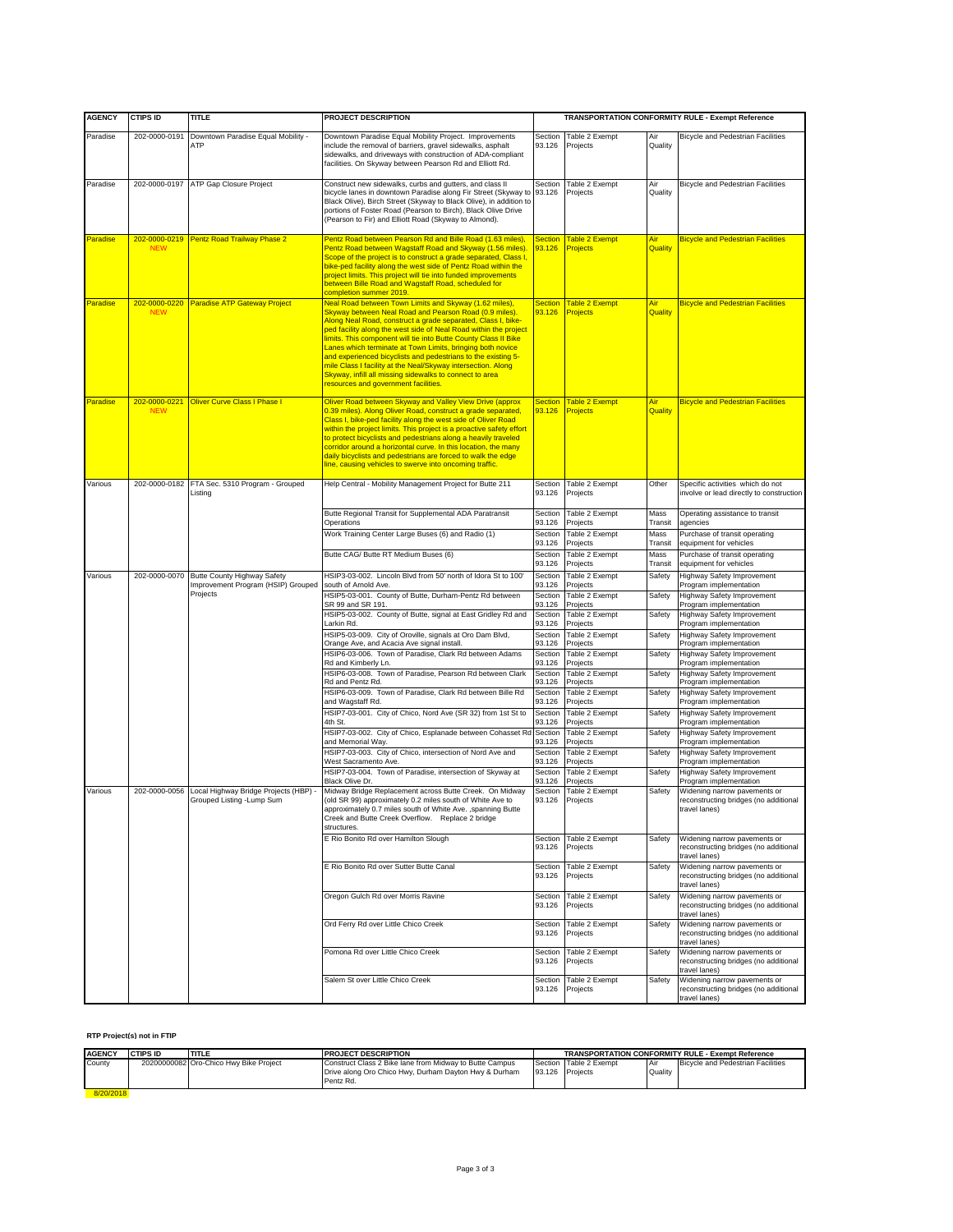## **APPENDIX B**

**REGIONALLY SIGNIFICANT PROJECT LIST**

See Next Page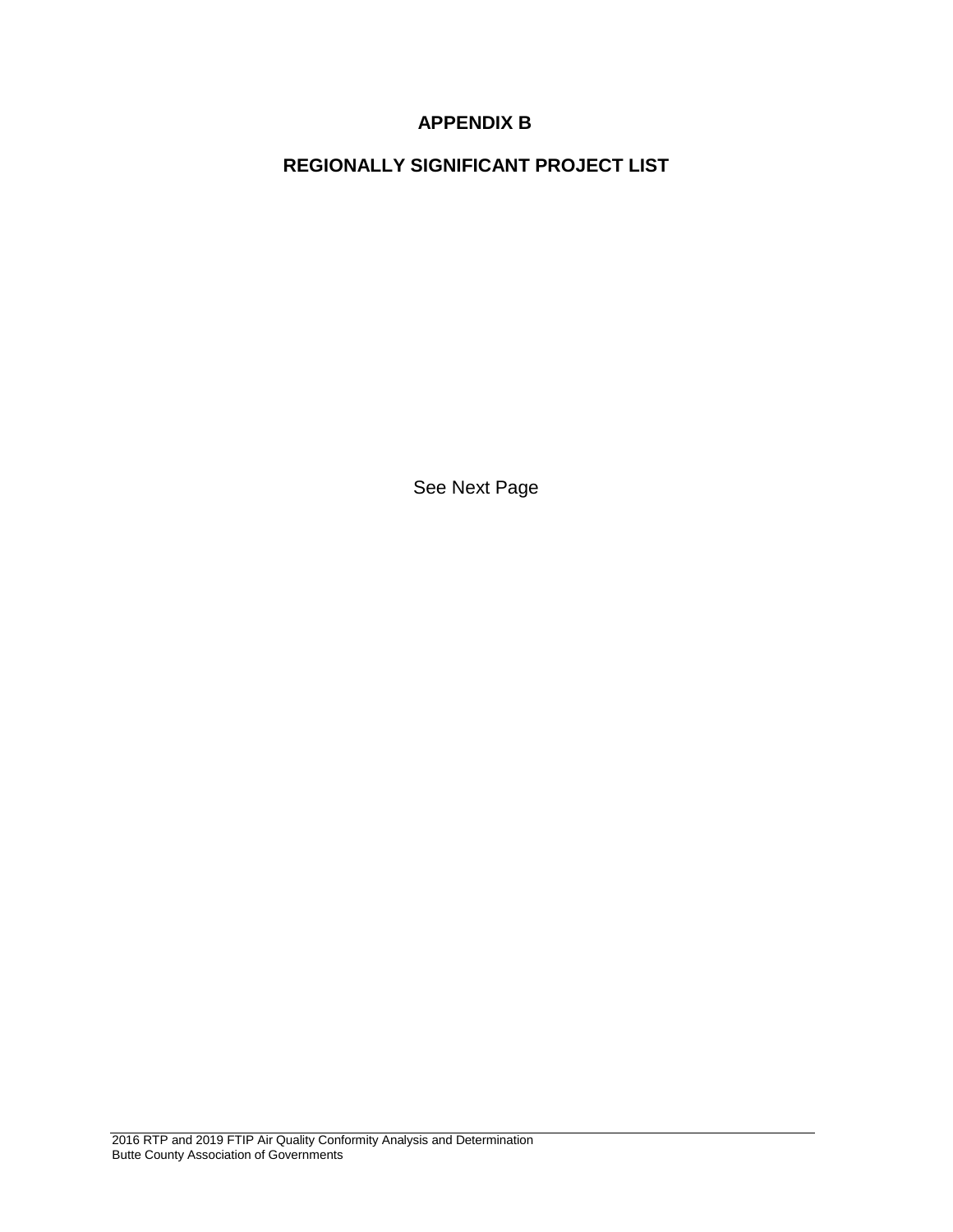#### **APPENDIX B**

#### **Non-Exempt Regionally Significant Project List - 2016 RTP/SCS**

| <b>Jurisdiction</b> | <b>TITLE</b>                                                                    | PROJECT DESCRIPTION                                                                                                                                                   | <b>Emissions Analysis Year</b> |      |      |      |  |
|---------------------|---------------------------------------------------------------------------------|-----------------------------------------------------------------------------------------------------------------------------------------------------------------------|--------------------------------|------|------|------|--|
|                     |                                                                                 |                                                                                                                                                                       | 2017                           | 2020 | 2030 | 2040 |  |
| Chico               | SR 99 Auxillary Lanes (SR 32 to E. 1st<br>Ave)                                  | Add Auxillary lanes on SR 99 from SR 32 to E. 1st Ave                                                                                                                 | X                              | X    | X    | X    |  |
| Chico               | SR 32 Widening (SR 99 to El Monte<br>Ave)                                       | Widen SR 32 from 2 to 4 lanes from SR 99 to El Monte Ave                                                                                                              | X                              | X    | X    | X    |  |
| Chico               | SR 32 and Fir St Multi Modal                                                    | Change Fir St lanes from 2 lane bi-directional to 2 lane northbound travel<br>between east and westbound travel lanes of SR 32 and add 30 spaces to park<br>and ride. | X                              | X    | X    | X    |  |
| Chico               | Forest Ave Widening (SR 32 to<br>Humboldt Rd)                                   | Widen Forest Ave from 2 to 4 lanes from SR 32 to Humboldt Rd                                                                                                          | X                              | X    | X    | X    |  |
| Paradise            | Skyway Lane Reduction (Pearson Rd<br>to Elliott Rd)                             | Reduce Skyway from 4 to 2 lanes from Pearson Rd to Elliott Rd                                                                                                         | X                              | X    | X    | X    |  |
| <b>Butte County</b> | Central House Rd Bridge Widening (at<br>Wyman Ravine)                           | Widen Central House Rd Bridge from 1 to 2 lanes at Wyman Ravine                                                                                                       |                                | X    | X    | X    |  |
| Chico               | Guynn Rd Bridge Widening (at Lindo<br>Channel)                                  | Widen Guynn Rd Bridge from 1 to 2 lanes at Lindo Channel                                                                                                              |                                | X    | X    | X    |  |
| Chico               | Eaton Rd Extension (Ceonothus Ave<br>to Floral Ave)                             | Construct 4 lane roadway for extension of Eaton Rd from Ceanothus Ave to<br><b>Floral Ave</b>                                                                         |                                | X    | X    | X    |  |
| Chico               | Eaton Rd Extension (St Lawrence Ave<br>to Wildwood Ave)                         | Construct 4 lane roadway for extension of Eaton Rd from St Lawrence Ave to<br>Wildwood Ave                                                                            |                                | X    | X    | X    |  |
| Chico               | Eaton Rd Widening (Ceanothus Ave to<br>St Lawrence Ave)                         | Widen Eaton Rd from 2 to 4 lanes from Ceanothus Ave to St Lawrence Ave                                                                                                |                                | X    | X    | X    |  |
| Chico               | Cohasset Rd Widening (Two Oaks Dr                                               | Widen Cohassett Rd from 2 to 4 lanes from Two Oaks Dr to Thorntree Dr                                                                                                 |                                | X    | X    | X    |  |
| Chico               | to Thorntree Dr)<br>Cohasset Rd Widening (Airport Blvd to                       | Widen Cohassett Rd from 2 to 4 lanes from Airport Blvd to Eaton Rd                                                                                                    |                                | X    | X    | X    |  |
| Chico               | Eaton Rd)<br>Midway Widening (Hegan Ln to E. Park                               | Widen Midway from 2 to 4 lanes from Hegan Ln to E. Park Ave                                                                                                           |                                | X    | X    | X    |  |
| Chico               | Ave)<br>MLK Blvd Widening (E. Park Ave to                                       | Widen MLK Blvd from 2 to 4 lanes from E. Park Ave to 20th St                                                                                                          |                                | X    | X    | X    |  |
| Chico               | 20th St)<br>Bruce Rd Widening (Skyway to SR 32)                                 | Widen Bruce Rd from 2 to 4 lanes from Skyway to SR 32                                                                                                                 |                                | X    | X    | X    |  |
|                     |                                                                                 | Widen Bruce Rd Bridge from 2 to 4 lanes @ Little Chico Creek                                                                                                          |                                | X    | X    | X    |  |
| Chico               | Notre Dame Extension (E. 20th St to<br>Little Chico Creek)                      | Construct 2 lane roadway for extension of Notre Dame from E. 20th St to Little<br><b>Chico Creek</b>                                                                  |                                | Χ    | X    | X    |  |
| Chico               | SR 32 Widening (El Monte Ave to<br>Yosemite Dr)                                 | Widen SR 32 from 2 to 4 lanes from El Monte Ave to Yosemite Dr                                                                                                        |                                | X    | X    | X    |  |
| Chico               | E. 20th St Widening (Forest Ave to<br>Bruce Rd)                                 | Widen E. 20th St from 2 to 4 lanes from Forest Ave to Bruce Rd                                                                                                        |                                | X    | X    | X    |  |
| Chico               | SR 32 Lane Reduction (W 1st St to W<br>4th St) - aka Nord Ave Complete Street   | Reduce SR 32 from 4 to 2 lanes from W 1st St to W 4th St)                                                                                                             |                                | X    | X    | X    |  |
| Chico               | Eaton Rd Widening (at SR 99<br>interchange)                                     | Widen Eaton Rd from 2 to 4 lanes at SR 99 interchange                                                                                                                 |                                | X    | X    | X    |  |
| Chico               | W. Eaton Rd Extension (SR 32 to W.<br>Eaton Rd end)                             | Construct 2 lane roadway for extension of W. Eaton Rd from SR 32 to end                                                                                               |                                | X    | X    | X    |  |
| Chico               | SR 99 Auxillary Lanes (Skyway to 20th<br>St)                                    | Add Auxillary lanes on SR 99 from Skyway to 20th St                                                                                                                   |                                | X    | X    | X    |  |
| Chico               | SR 99 Auxillary Lanes (20th St to SR                                            | Add Auxillary lanes on SR 99 from 20th St to SR 32                                                                                                                    |                                | X    | X    | X    |  |
| Chico               | 32)<br>Esplanade Widening (Eaton Rd to Nord                                     | Widen Esplanade from 2 to 4 lanes from Eaton Rd to Nord Hwy                                                                                                           |                                | X    | X    | X    |  |
| <b>Oroville</b>     | Hwv)<br>Olive Highway Widening (Oro-Dam                                         | Widen Olive Hwy from 2 to 3 lanes from Oro-Dam Blvd to Foothill Blvd.                                                                                                 |                                | X    | X    | X    |  |
| <b>Butte County</b> | Blvd to Foothill Blvd)<br>SR 70 Widening (Ophir Rd to Palermo                   | Additional lane will be added to eastbound travel.<br>Widen SR 70 from 2 to 4 lanes from Ophir Rd to Palermo Rd                                                       |                                |      | X    | X    |  |
| <b>Butte County</b> | Rd)<br>SR 70 Widening (Palermo Rd to Cox                                        | Widen SR 70 from 2 to 4 lanes from Palermo Rd to Cox Ln                                                                                                               |                                |      | Χ    | X    |  |
| <b>Butte County</b> | Ln)<br>SR 70 Widening (E Gridley Rd to Yuba                                     | Widen SR 70 from 2 to 4 lanes from E. Gridley Rd to Yuba County                                                                                                       |                                |      | X    | X    |  |
| <b>Butte County</b> | Co.<br>Kittyhark Dr Extension (SR 99 to                                         | Construct 2 lane roadway from SR 99 to Garner Ln                                                                                                                      |                                |      | X    | X    |  |
| Chico               | Garner Ln)<br>Notre Dame Extension (Comanche                                    | Construct 2 lane roadway for extension of Notre Dame from Comanche Creek to                                                                                           |                                |      | х    | X    |  |
| Chico               | Creek to Southgate Ave)<br>Southgate Ave Interchange (at SR 99)                 | Southgate Ave<br>Replace intersection of Southgate Ln and SR 99 with new 2 lane overpass and                                                                          |                                |      | х    | X    |  |
| Chico               | Southgate Extension (Midway to                                                  | interchange<br>Construct 2 lane roadway for extension of Southgate from Midway to Skyway                                                                              |                                |      |      |      |  |
| Chico               | Skyway and Entler Ave to Player Ln)<br>Fair St Extension (Fair St end to Entler | and Entler Ave to Player Ln<br>Construct 2 lane roadway for extension of Fair St from existing end to Entler Ave                                                      |                                |      | X    | X    |  |
| Chico               | Ave)<br>Silver Dollar Way Extension (Fair St to                                 | Construct 2 lane roadway for extension of Silver Dollar Way from Fair St to MLK                                                                                       |                                |      | Х    | X    |  |
| Chico               | MLK Jr Parkway)<br>Manzanita Ave (Chico Canyon Rd to                            | Jr Parkway<br>Widen Manzanita Ave from 2 to 4 lanes from Chico Canyon Rd to Wildwood Ave                                                                              |                                |      | X    | X    |  |
| Chico               | Wildwood Ave)<br>Chico Canyon Rd (E. 8th St to                                  | Widen Chico Canyon Rd from 2 to 4 lanes from E. 8th St to Manzanita Ave                                                                                               |                                |      | X    | X    |  |
|                     | Manzanita Ave)                                                                  |                                                                                                                                                                       |                                |      | Х    | X    |  |
| Paradise            | Anchor Way Construction (South Libby<br>to Clark Rd)                            | Construct 2 lane roadway from S. Libby Rd to Clark Rd                                                                                                                 |                                |      |      | Х    |  |
| Paradise            | Buschmann Rd Extension (Foster Rd to<br>Skyway)                                 | Construct 2 lane roadway extension from Foster Rd to Skyway                                                                                                           |                                |      |      | Х    |  |
| Paradise            | Forest Service Ln Extension (Moore Rd<br>to Skvwav)                             | Construct 2 lane roadway extension from Moore Rd to Skyway                                                                                                            |                                |      |      | Х    |  |
| Paradise            | Elliott Rd Extension (End to Kibler Rd)                                         | Construct 2 lane roadway extension from Elliott to Kibler Rd                                                                                                          |                                |      |      | Х    |  |
| Paradise            | Grinding Rock Rd Extension (End to<br>Skvwav)                                   | Construct 2 lane roadway extension from Grinding Rock Rd to Skyway                                                                                                    |                                |      |      | Х    |  |
| Paradise            | S. Libby Rd Extension (End to<br>Edgewood Ln)                                   | Construct 2 lane roadway extension from S. Libby Rd to Edgewood Ln                                                                                                    |                                |      |      | Х    |  |
| Paradise            | Sawmill Rd Extension (End to S. Libby<br>Rd)                                    | Construct 2 lane roadway extension from Sawmill Rd to S. Libby Rd                                                                                                     |                                |      |      | X    |  |
|                     |                                                                                 |                                                                                                                                                                       |                                |      |      |      |  |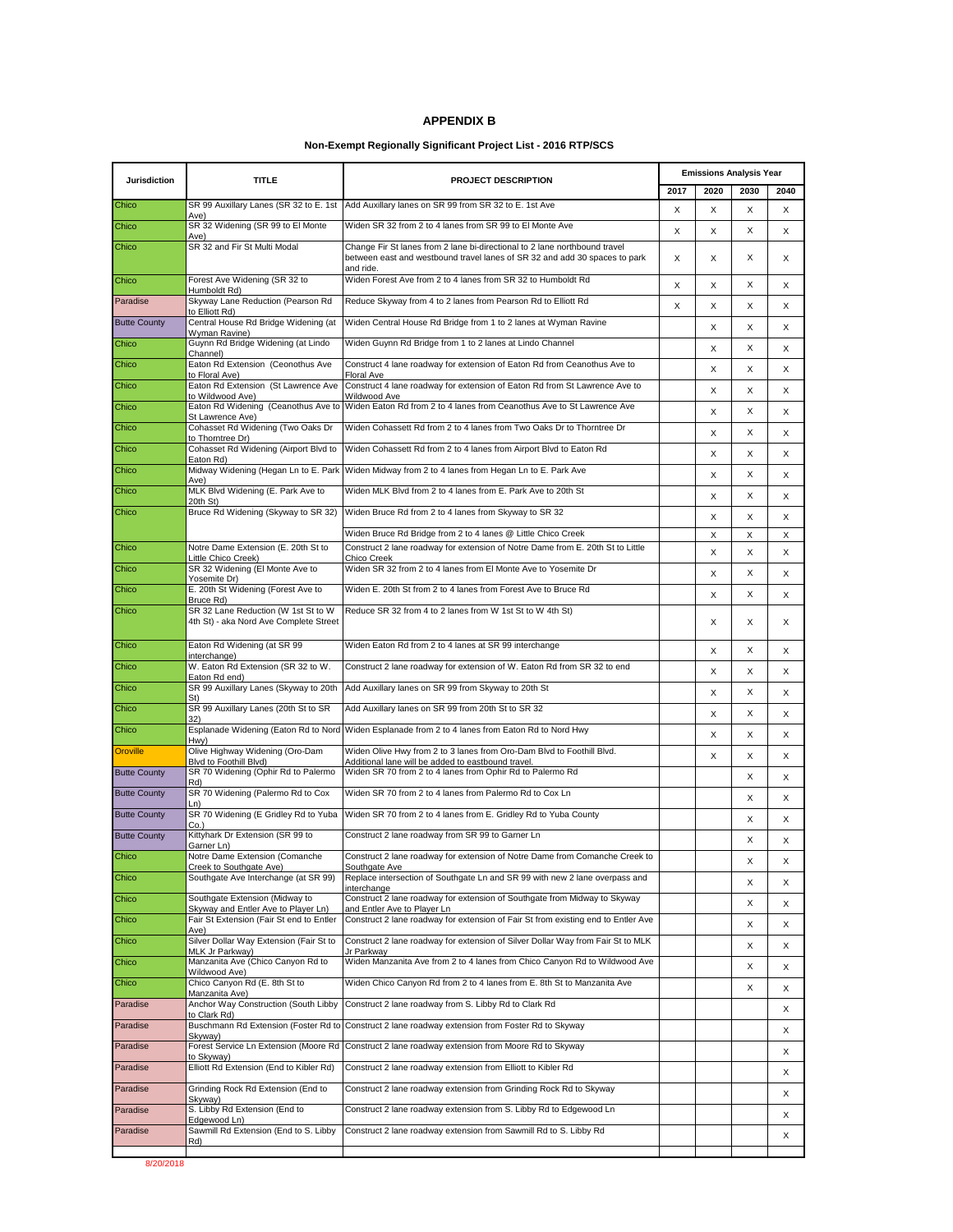# **APPENDIX C**

**PUBLIC MEETING DOCUMENTATION**

See Next Page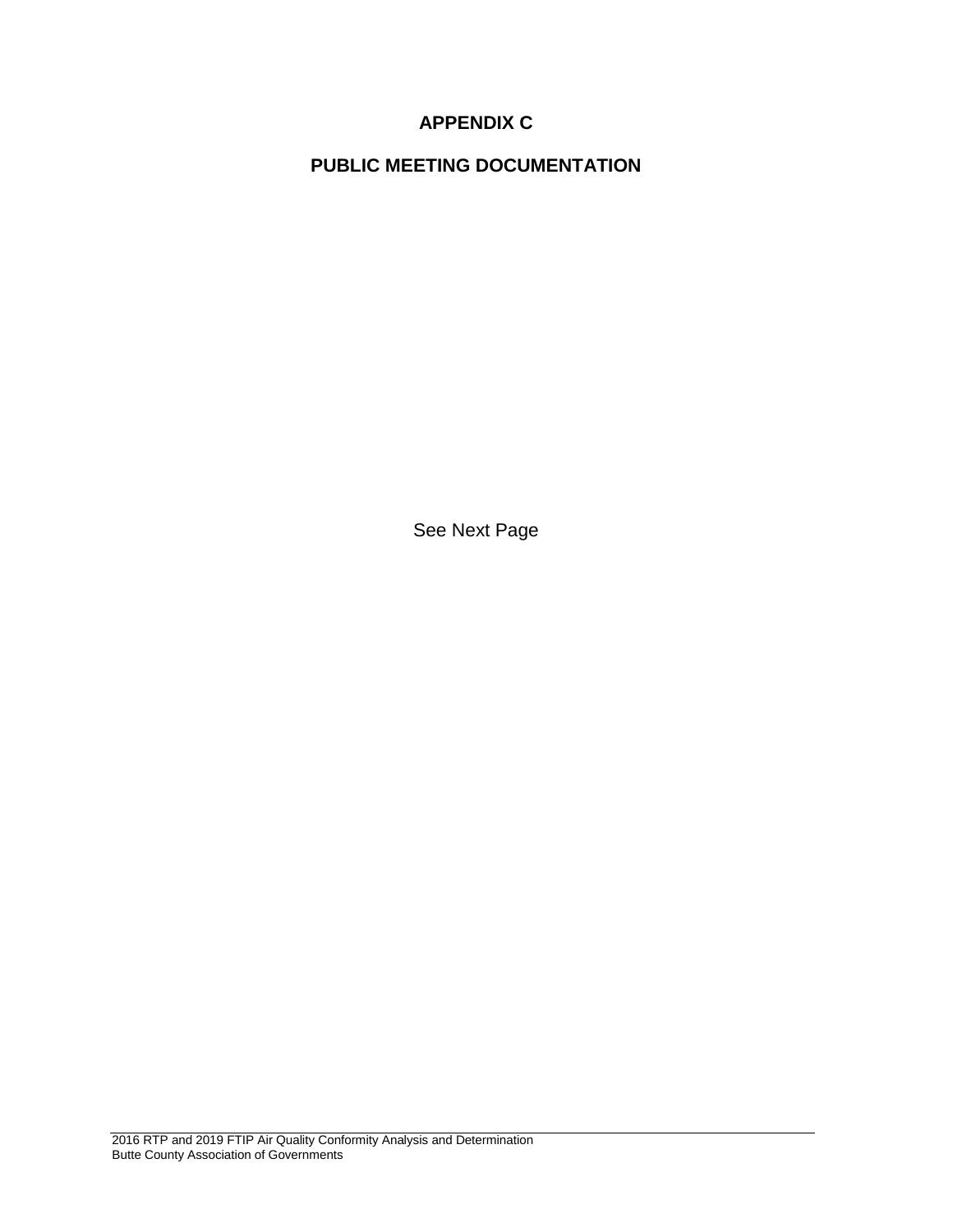# **APPENDIX D**

# **RESPONSES TO PUBLIC COMMENTS**

No Comments Received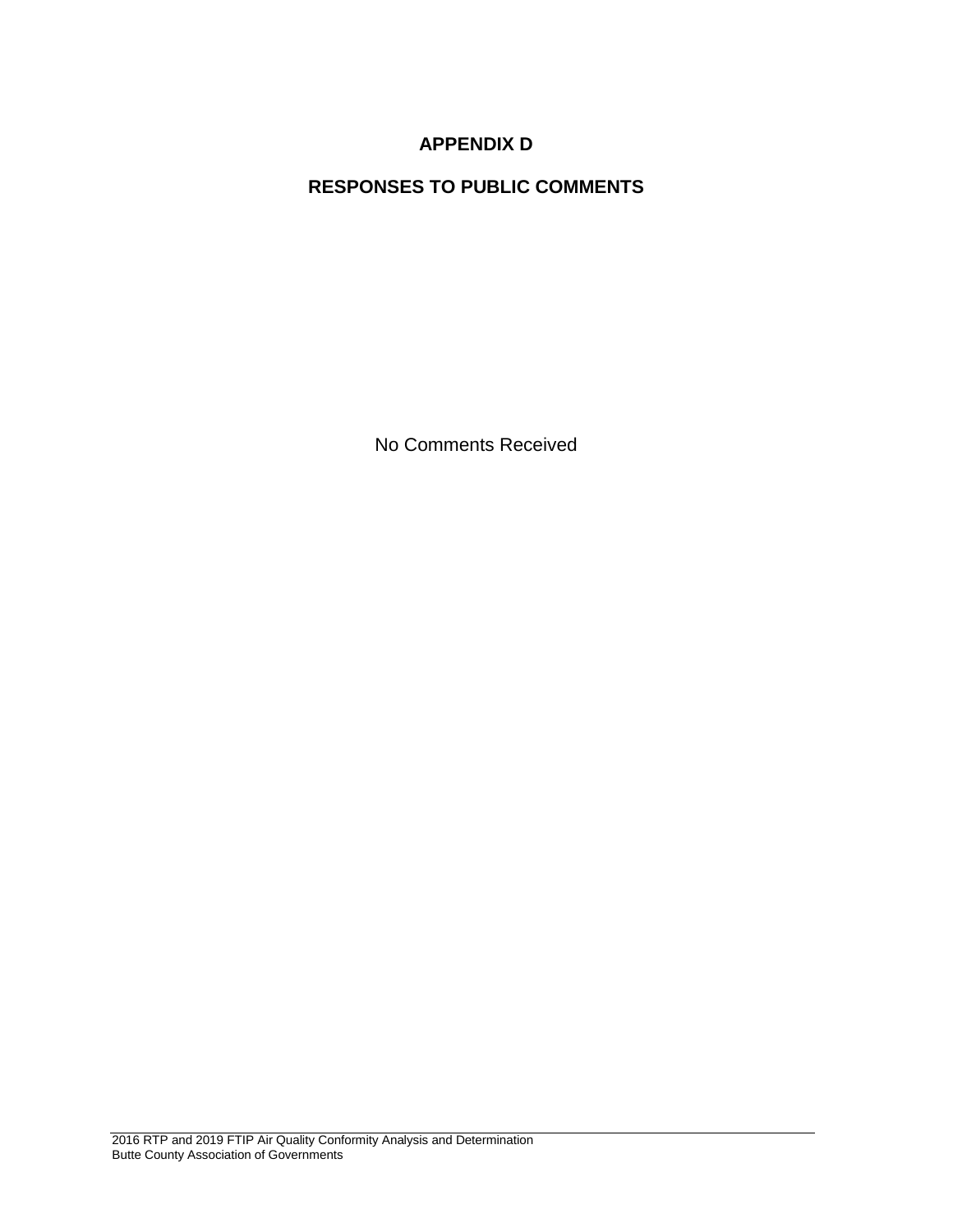### **APPENDIX E**

# **CONFORMITY CHECKLIST**

### **FHWA Checklist for MPO TIPs/RTPs Checklist/Version Date: June 27, 2005**

| <b>40 CFR</b>                | <b>Criteria</b>                                                                                                                                                                                                                                                                                                                                                                                                                                            | Page                             | <b>Comments</b> |  |
|------------------------------|------------------------------------------------------------------------------------------------------------------------------------------------------------------------------------------------------------------------------------------------------------------------------------------------------------------------------------------------------------------------------------------------------------------------------------------------------------|----------------------------------|-----------------|--|
| §93.102                      | Document the applicable pollutants and precursors for which EPA designates<br>the area as nonattainment or maintenance. Describe the nonattainment or<br>maintenance area and its boundaries.                                                                                                                                                                                                                                                              | p. 1-3                           |                 |  |
| §93.104<br>(b, c)            | Document the date that the MPO officially adopted, accepted or approved<br>the TIP/RTP and made a conformity determination. Include a copy of the<br>MPO resolution. Include the date of the last prior conformity finding.                                                                                                                                                                                                                                | p. 1                             |                 |  |
| §93.104<br>(e)               | If the conformity determination is being made to meet the timelines included<br>in this section, document when the new motor vehicle emissions budget was<br>approved or found adequate.                                                                                                                                                                                                                                                                   | N/A                              |                 |  |
| §93.106<br>(a)(2)ii          | Describe the regionally significant additions or modifications to the existing<br>transportation network that are expected to be open to traffic in each analysis<br>year. Document that the design concept and scope of projects allows<br>adequate model representation to determine intersections with regionally<br>significant facilities, route options, travel times, transit ridership and land use.                                               | p. 4-7<br>p. 11-12<br>Tables 3-6 |                 |  |
| §93.108                      | Document that the TIP/RTP is financially constrained (23 CFR 450).                                                                                                                                                                                                                                                                                                                                                                                         | p. 8                             |                 |  |
| §93.109<br>(a, b)            | Document that the TIP/RTP complies with any applicable conformity<br>requirements of air quality implementation plans (SIPs) and court orders.                                                                                                                                                                                                                                                                                                             | p. 16                            |                 |  |
| §93.109<br>(c-k)             | Provide either a table or text description that details, for each pollutant and<br>precursor, whether the interim emissions tests and/or the budget test apply<br>for conformity. Indicate which emissions budgets have been found adequate<br>by EPA, and which budgets are currently applicable for what analysis years.                                                                                                                                 | p. 12-15                         |                 |  |
| §93.110<br>(a, b)            | Document the use of latest planning assumptions (source and year) at the<br>"time the conformity analysis begins," including current and future population,<br>employment, travel and congestion. Document the use of the most recent<br>available vehicle registration data. Document the date upon which the<br>conformity analysis was begun.                                                                                                           | p. 3-7<br>Table 1                |                 |  |
| <b>USDOT/EPA</b><br>guidance | Document the use of planning assumptions less than five years old. If<br>unable, include written justification for the use of older data. (1/18/02)                                                                                                                                                                                                                                                                                                        | p. 3-7                           |                 |  |
| §93.110<br>(c,d,e,f)         | Document any changes in transit operating policies and assumed ridership<br>levels since the previous conformity determination. Document the use of the<br>latest transit fares and road and bridge tolls. Document the use of the latest<br>information on the effectiveness of TCMs and other SIP measures that have<br>been implemented. Document the key assumptions and show that they were<br>agreed to through Interagency and public consultation. | p. 5&8                           | No TCMs         |  |
| §93.111                      | Document the use of the latest emissions model approved by EPA.                                                                                                                                                                                                                                                                                                                                                                                            | p. 9                             |                 |  |
| §93.112                      | Document fulfillment of the interagency and public consultation requirements<br>outlined in a specific implementation plan according to §51.390 or, if a SIP<br>revision has not been completed, according to §93.105 and 23 CFR 450.<br>Include documentation of consultation on conformity tests and methodologies<br>as well as responses to written comments.                                                                                          | p. 8                             |                 |  |
| §93.113                      | Document timely implementation of all TCMs in approved SIPs. Document                                                                                                                                                                                                                                                                                                                                                                                      | p. 8                             | No TCMs         |  |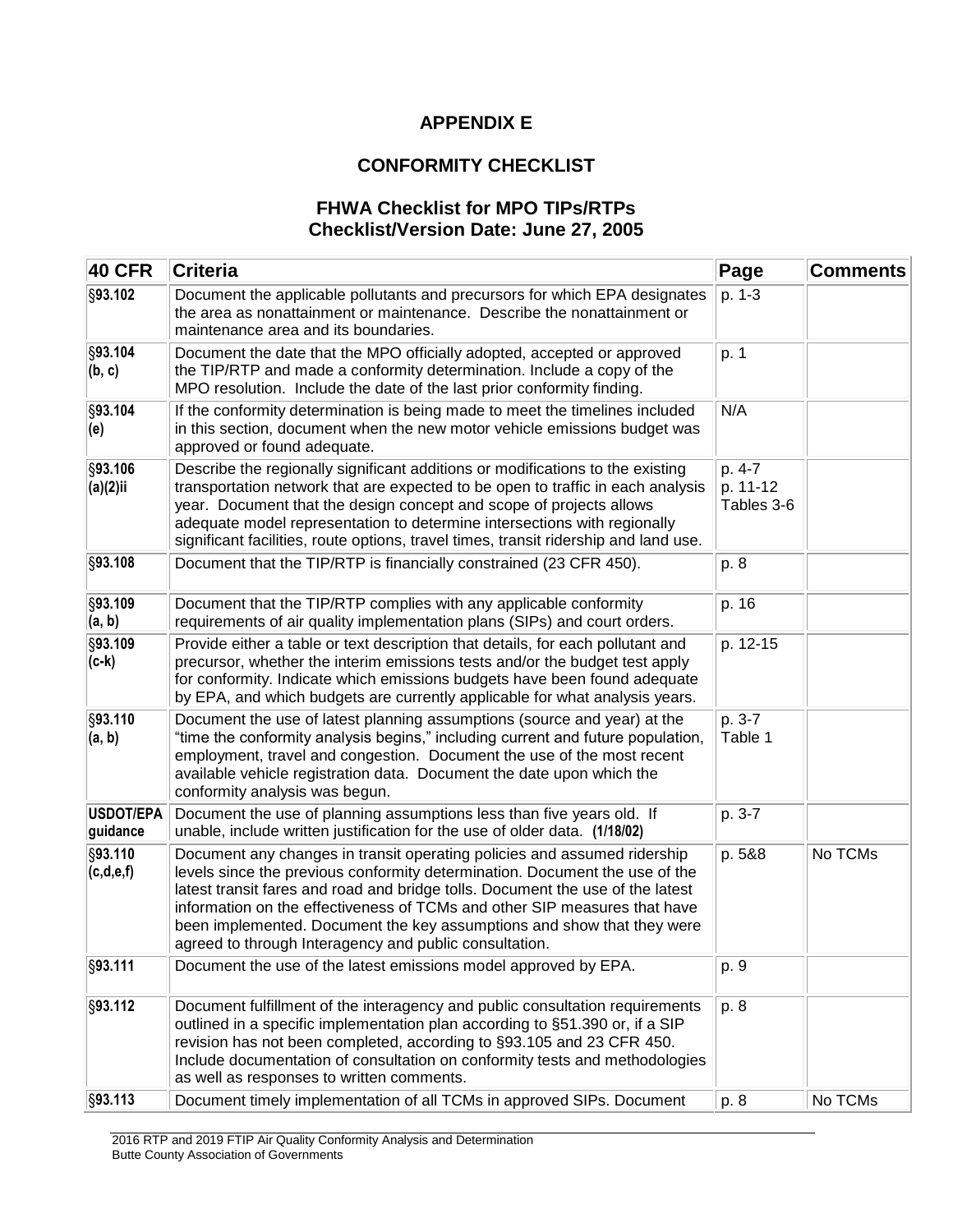| <b>40 CFR</b>                       | <b>Criteria</b>                                                                                                                                                                                                                                                                                                                                                                                                                                                                                                                                                                                                                                                                                                                         | Page     | <b>Comments</b> |
|-------------------------------------|-----------------------------------------------------------------------------------------------------------------------------------------------------------------------------------------------------------------------------------------------------------------------------------------------------------------------------------------------------------------------------------------------------------------------------------------------------------------------------------------------------------------------------------------------------------------------------------------------------------------------------------------------------------------------------------------------------------------------------------------|----------|-----------------|
|                                     | that implementation is consistent with schedules in the applicable SIP and<br>document whether anything interferes with timely implementation. Document<br>any delayed TCMs in the applicable SIP and describe the measures being<br>taken to overcome obstacles to implementation.                                                                                                                                                                                                                                                                                                                                                                                                                                                     |          |                 |
| §93.114                             | Document that the conformity analyses performed for the TIP is consistent<br>with the analysis performed for the Plan, in accordance with 23 CFR<br>450.324(f)(2).                                                                                                                                                                                                                                                                                                                                                                                                                                                                                                                                                                      | p. 1     |                 |
| §93.118<br>(a, c, e)                | For areas with SIP budgets: Document that emissions from the transportation<br>network for each applicable pollutant and precursor, including projects in any<br>associated donut area that are in the Statewide TIP and regionally significant<br>non-Federal projects, are consistent with any adequate or approved motor<br>vehicle emissions budget for all pollutants and precursors in applicable SIPs.                                                                                                                                                                                                                                                                                                                           | p. 12    |                 |
| §93.118<br>(b)                      | Document for which years consistency with motor vehicle emissions budgets<br>must be shown.                                                                                                                                                                                                                                                                                                                                                                                                                                                                                                                                                                                                                                             | p. 10    |                 |
| §93.118<br>(d)                      | Document the use of the appropriate analysis years in the regional emissions<br>analysis for areas with SIP budgets, and the analysis results for these years.<br>Document any interpolation performed to meet tests for years in which<br>specific analysis is not required.                                                                                                                                                                                                                                                                                                                                                                                                                                                           | p. 10    |                 |
| §93.119                             | For areas without applicable SIP budgets: Document that emissions from the<br>transportation network for each applicable pollutant and precursor, including<br>projects in any associated donut area that are in the Statewide TIP and<br>regionally significant non-Federal projects, are consistent with the<br>requirements of the "Action/Baseline", "Action/1990" and/or "Action/2002"<br>interim emissions tests as applicable.                                                                                                                                                                                                                                                                                                   | p. 12-13 |                 |
| §93.119<br>(g)                      | Document the use of the appropriate analysis years in the regional emissions<br>analysis for areas without applicable SIP budgets.                                                                                                                                                                                                                                                                                                                                                                                                                                                                                                                                                                                                      | p. 12-13 |                 |
| §93.119<br>(h,i)                    | Document how the baseline and action scenarios are defined for each<br>analysis year.                                                                                                                                                                                                                                                                                                                                                                                                                                                                                                                                                                                                                                                   | p. 12-13 |                 |
| §93.122<br>(a)(1)                   | Document that all regionally significant federal and non-Federal projects in<br>the nonattainment/maintenance area are explicitly modeled in the regional<br>emissions analysis. For each project, identify by which analysis it will be<br>open to traffic. Document that VMT for non-regionally significant Federal<br>projects is accounted for in the regional emissions analysis                                                                                                                                                                                                                                                                                                                                                   | p. 10-12 |                 |
| §93.122<br>(a)(2, 3)                | Document that only emission reduction credits from TCMs on schedule have<br>been included, or that partial credit has been taken for partially implemented<br>TCMs. Document that the regional emissions analysis only includes<br>emissions credit for projects, programs, or activities that require regulatory<br>action if: the regulatory action has been adopted; the project, program,<br>activity or a written commitment is included in the SIP; EPA has approved an<br>opt-in to the program, EPA has promulgated the program, or the Clean Air<br>Act requires the program (indicate applicable date). Discuss the<br>implementation status of these programs and the associated emissions credit<br>for each analysis year. | p. 8     | No TCMs         |
| §93.122<br>(a)(4,5,6)               | For nonregulatory measures that are not included in the STIP, include written<br>commitments from appropriate agencies. Document that assumptions for<br>measures outside the transportation system (e.g. fuels measures) are the<br>same for baseline and action scenarios. Document that factors such as<br>ambient temperature are consistent with those used in the SIP unless<br>modified through interagency consultation.                                                                                                                                                                                                                                                                                                        | p. 9     |                 |
| §93.122<br> (b)(1)(i) <sup>ii</sup> | Document that a network-based travel model is in use that is validated<br>against observed counts for a base year no more than 10 years before the                                                                                                                                                                                                                                                                                                                                                                                                                                                                                                                                                                                      | p. 7     |                 |